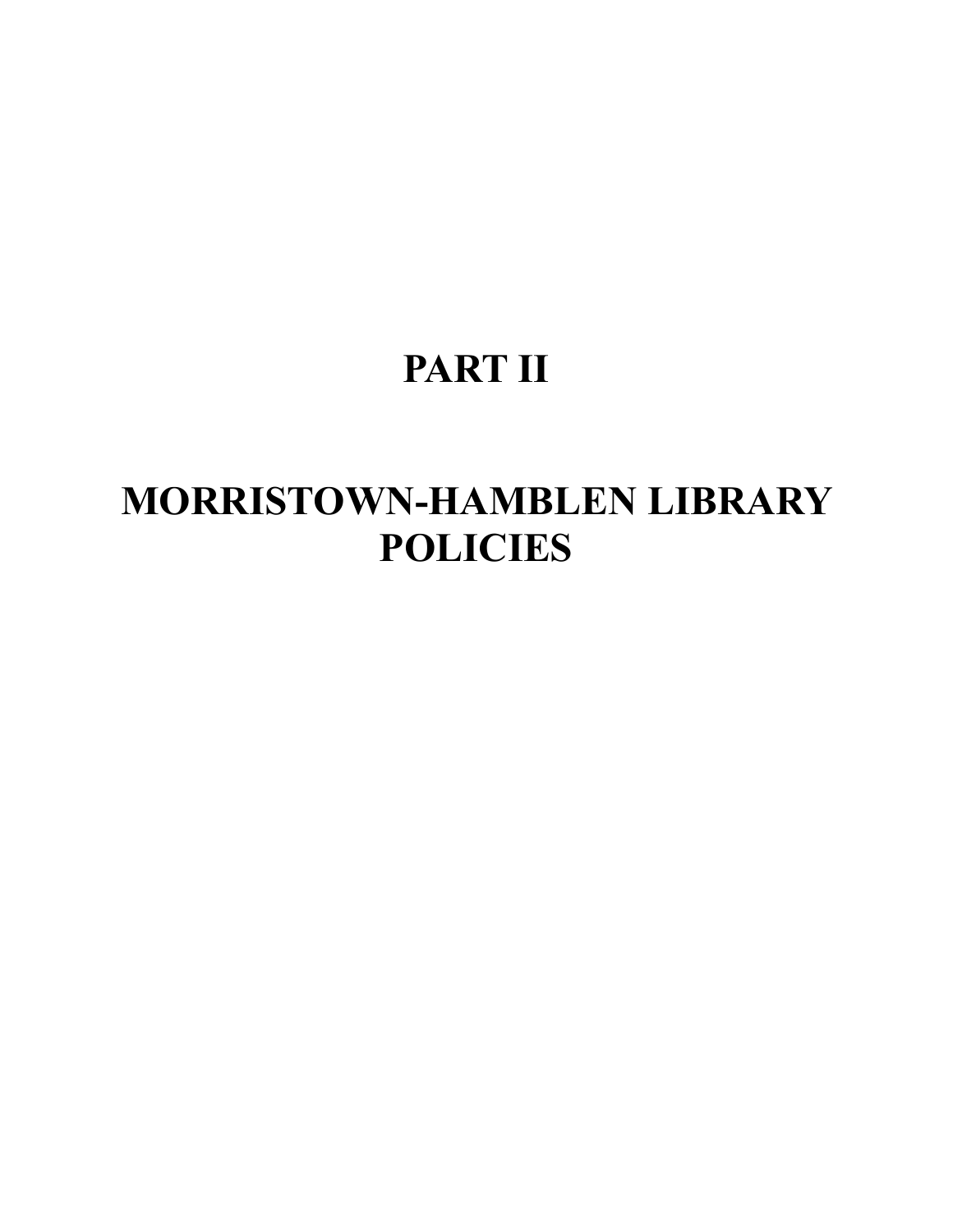## **Part II Table of Contents**

| USE OF MEETING ROOMS - FACILITIES - EQUIPMENT USAGE 11    |
|-----------------------------------------------------------|
|                                                           |
|                                                           |
|                                                           |
|                                                           |
| GIFTS, MEMORIALS, BEQUESTS, SPECIAL COLLECTIONS POLICY 16 |
|                                                           |
|                                                           |
|                                                           |
|                                                           |
|                                                           |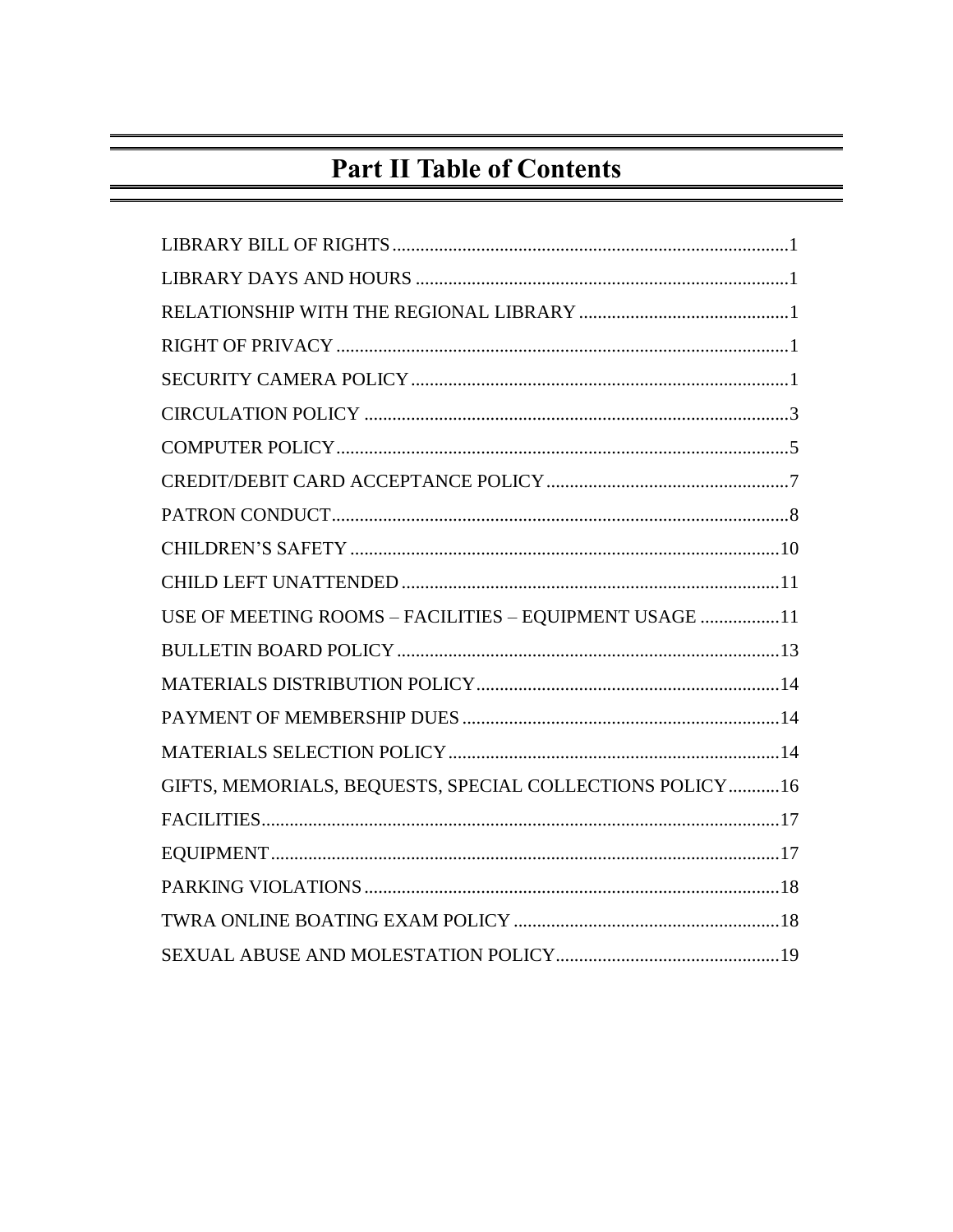### **LIBRARY BILL OF RIGHTS**

The Morristown-Hamblen Library system subscribes to the Library Bill of Rights, the Freedom to Read Act, and the Freedom to View Act. The Bill of Rights can be found in the **Appendix** of this manual and the Freedom to Read and the Freedom to View Acts can be found on the Internet.

### **LIBRARY DAYS AND HOURS**

The Library's hours of operation can be found in the **Appendix**.

## **RELATIONSHIP WITH THE REGIONAL LIBRARY**

Since the Morristown-Hamblen Library is a member of the Holston River Regional Library System, there shall be cooperation with the regional library and other libraries in the region.

The Morristown-Hamblen Library Board shall recommend two representatives, one from the city and one from the county, to be on the Holston River Regional Library Board.

Reports are to be made to the Regional Librarian as required.

The Library Director and/or staff members are expected to participate in the In-Service Training Program of the Holston River Regional Library.

The Library Director will consult with the Regional Librarian about problems, needs and technical procedures.

## **RIGHT OF PRIVACY POLICY**

The Library and the Board of Directors respect the right of every individual to select his/her own reading material and affirm that his/her selection shall be considered private and not subject to divulgence to other persons except pursuant to court order.

## **SECURITY CAMERA POLICY**

Security cameras are used to enhance the safety and security of library users and staff by discouraging violations of the Library Policies and Procedures, to assist library staff in preventing the occurrence of any violations, and when necessary, to provide law enforcement assistance in prosecuting criminal activity.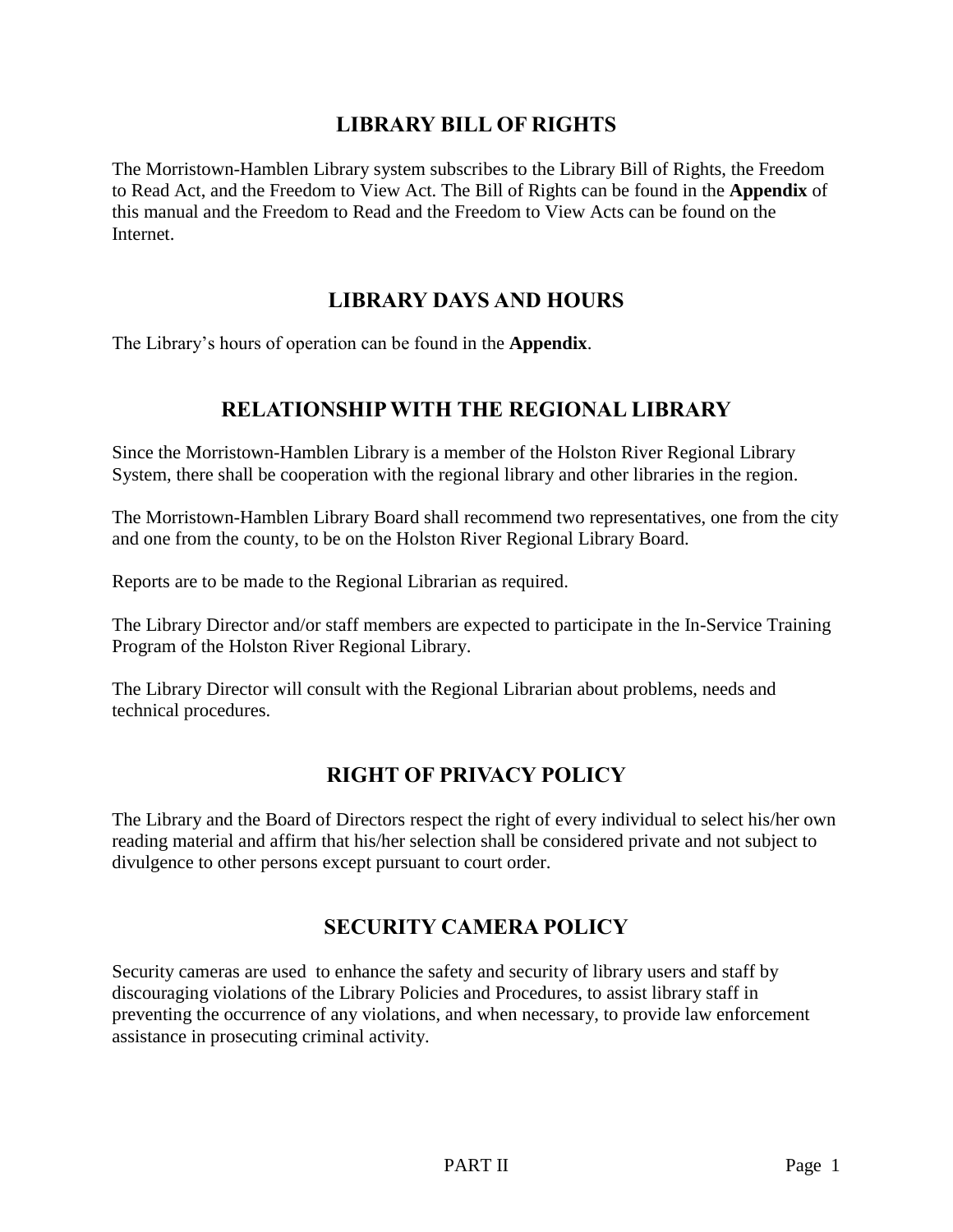#### SECURITY CAMERA PURPOSE AND PLACEMENT GUIDELINES

- 1. Video recording cameras will be used in public spaces of Library locations to discourage criminal activity and violations of the Library's policies and procedures. The recording of audio is restricted under the Electronic Communications Privacy Act and will not be used.
- 2. Cameras may be installed in outdoor and indoor places where individuals lack a reasonable expectation of privacy, including public common areas of the library such as parking lots, entrances, seating areas, service desks, and areas prone to theft or misconduct or areas where money is stored or handled.
- 3. Cameras will not be installed in areas of the Library where individuals have a reasonable expectation of privacy such as restrooms or private offices.
- 4. Signs will be posted at all entrances informing the public and staff that security cameras are in use.
- 5. Because cameras will not be continuously monitored, the public and staff should take appropriate precautions for their safety and for the security of their personal property Neither the M-H Library, the City of Morristown, nor Hamblen County is responsible for loss of property or personal injury.
- 6. Recorded data is confidential and secured in a controlled area. Video recordings will typically be stored for no longer than 30 days. As new images are recorded, the oldest images will automatically be deleted.
- 7. Cameras are not installed for nor will they be used for the purpose of routine staff performance evaluations.

#### USE/DISCLOSURE OF VIDEO RECORDS

- 1. Access to the archived footage in pursuit of documented incidents of injury, criminal activity, or violation of the Library's Policies and Procedures is restricted to designated staff and Board of Trustees members.
- 2. Those designated persons may also have access to both real-time images as well as recorded images, viewable on desktop monitor(s) placed in secure areas to ensure private access or on remote computers of members of the Board. The frequency of viewing and the amount of video viewed will be limited to the minimum needed to give assurance that the system is working or to ascertain if footage is available to a specific incident.
- 3. Access is also allowed by law enforcement when pursuant to a subpoena, court order, or when otherwise required by law.
- 4. Video records and still photographs may be used by authorized individuals to identify those responsible for Library policy violations, criminal activity on Library property, or actions considered disruptive to normal Library operations as delineated in the Library Policies and Procedures. Video images will not be maintained, provided no criminal activity or policy violation has occurred or is being investigated.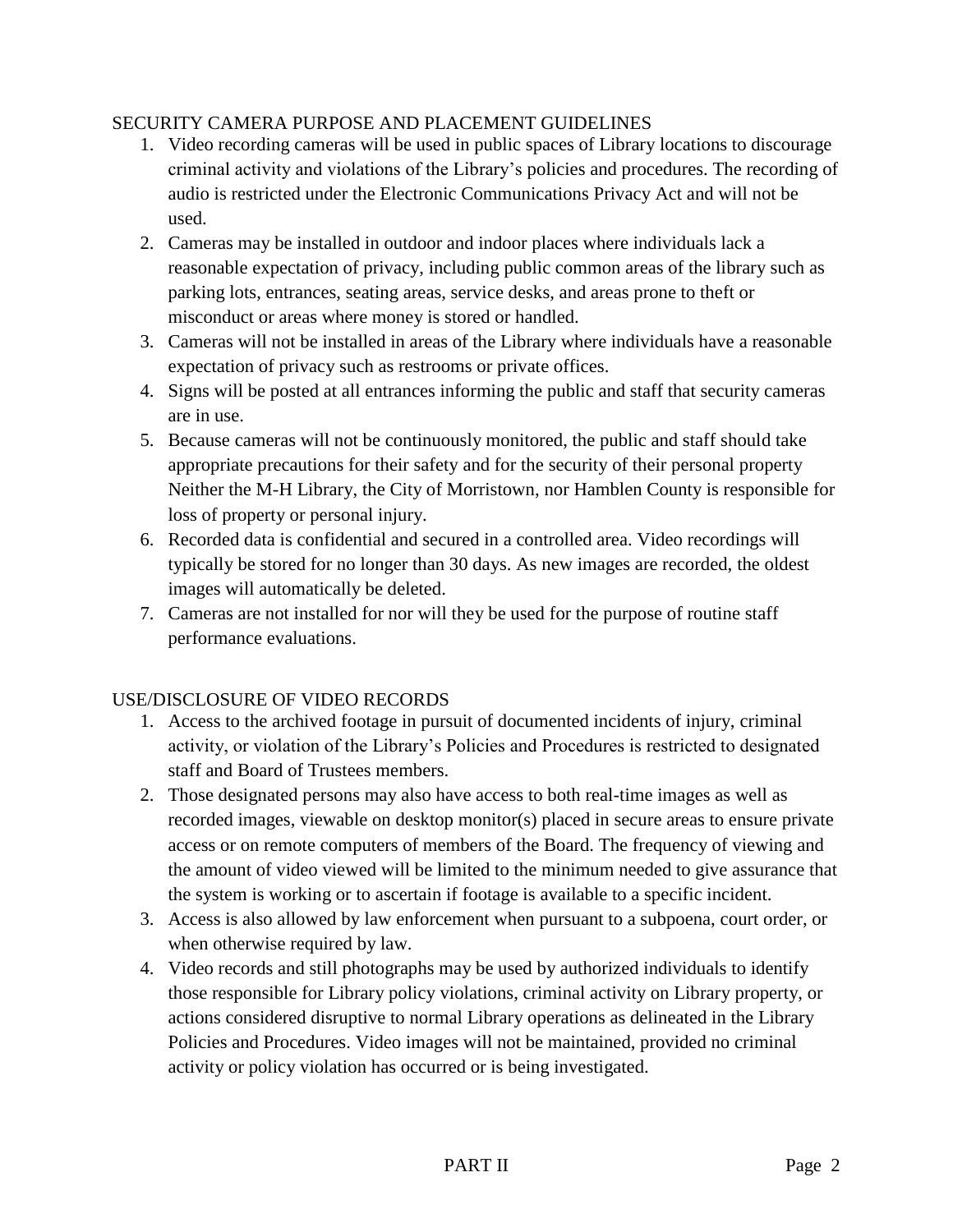5. In situations involving banned patrons, stored still images may be shared with staff. Shared images may remain posted in restricted staff areas for the duration of the banning period. These images may be archived in the Administrative Offices.

#### UNAUTHORIZED ACCESS AND/OR DISCLOSURE

- 1. Confidentiality and privacy issues prohibit the general public from viewing security camera footage that contains personally identifying information about Library users. If the Library receives a request from the general public to inspect security camera footage, they will be advised to file a police complaint.
- 2. A breach of this policy may result in disciplinary action up to and including dismissal. Any Library employee or Board member who becomes aware of any unauthorized disclosure of a video recording and/or a potential privacy breach has a responsibility to immediately inform the Director and the Chairman of the Board of the breach.

## **CIRCULATION POLICY**

#### *FULL ACCESS* LIBRARY CARD *(onsite and electronic)* (Revised September, 2019)

#### *A full access library card can be used to access both our digital and physical collections. It allows you to check out printed books, periodicals, CDs and DVDs.*

#### *A full access library card also allows you to use public computers at the library.*

- A. All patrons are required to have their own valid Morristown-Hamblen County Library card to check out material. (A valid card is defined as one that is not expired, has no delinquent materials checked out, and is under the fine limit of \$5.00.) The patron's library card also provides access to public computers. Patrons who do not have their card may be given a Guest Pass for the day to access public computers. Children age 13 and under may use public computers in the Children's Library (lower level). They are subject to the previously outlined rules.
- B. A **free** library card can be obtained by any applicant who is:
	- 1. A resident of Hamblen County
	- 2. A resident of counties bordering Hamblen County who works in or attends school in Hamblen County
	- 3. A student attending a school or a college located in Hamblen County
	- 4. A resident of bordering counties served by the Regional Library system where said counties reciprocate this privilege
- C. A **fee-based** library card can be obtained by an applicant who is not a resident of Hamblen County.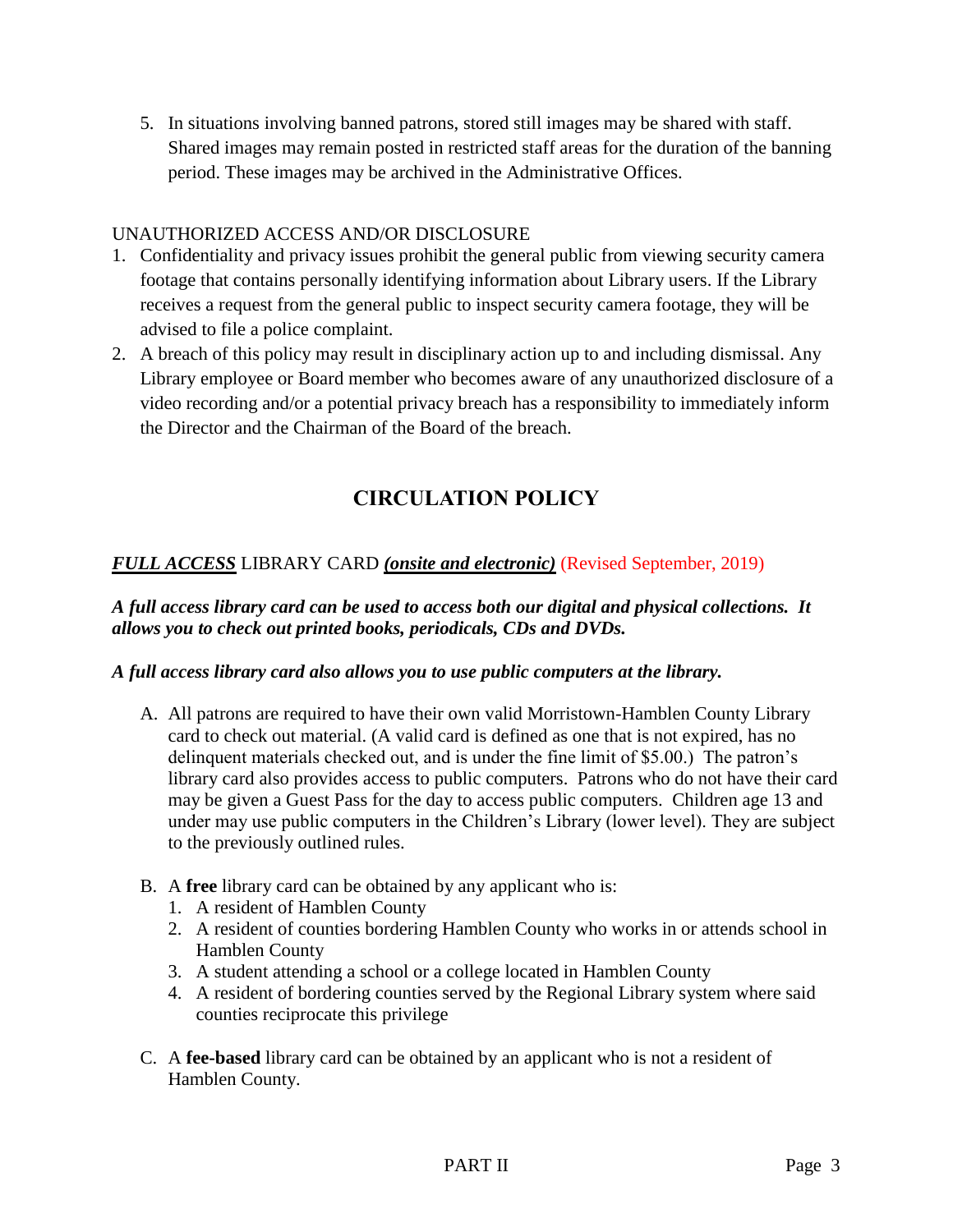#### *FULL ACCESS* LIBRARY CARD RULES (Revised September, 2019)

A. Identification

All applicants must provide verification of name and address. Acceptable verification may include current state or federally issued photo ID (ex: driver's license, passport, military ID). Additional proof of address may be required (ex: a current utility bill).

#### B. Juveniles

Any person younger than 18 must have a parent, grandparent, or guardian sign the application form signifying that the parent/guardian/grandparent will be financially responsible for the juvenile's transactions with the Library.

#### C. Change of Address

Patrons are required to inform the Library immediately of all address changes.

#### D. Lost/Stolen Library Cards

It is the patron's responsibility to report a stolen library card as soon as possible and to then obtain a replacement card for a pre-determined fee. Materials checked out prior to the date of reporting the lost card are still the patron's responsibility

#### CIRCULATION OF MATERIALS

All information relating to material circulation can be found in the **Appendix**.

#### RESERVES SERVICES (Revised July, 2016)

A Patron may reserve any circulating material except for movies on a first come, firstservice basis. Material on reserve may not be renewed.

#### I. OVERDUE MATERIAL (Revised July, 2016)

Patrons must renew or return library material(s) on or before the date due or be liable for fines. (See Fee Schedule in the Fines Section of the **Appendix, page 6**. Fines do not accumulate on days the library is not open.) Any patron having material overdue four weeks or more is denied checkout privileges until the overdue material is returned and/or all fines/fees/replacement costs of materials are paid.

After three attempts to contact a patron about overdue material, the library may elect to pursue legal remedies.

II. FINES

A schedule for fines per item, accumulation of fines, and payment of fines can be found in the **Appendix, page 6.**

#### III. LOST, STOLEN, DAMAGED MATERIALS (Revised July, 2016)

Library material lost, stolen, or damaged while checked out to a patron must be paid for by the patron. The patron will pay a replacement cost and a \$5.00 non-refundable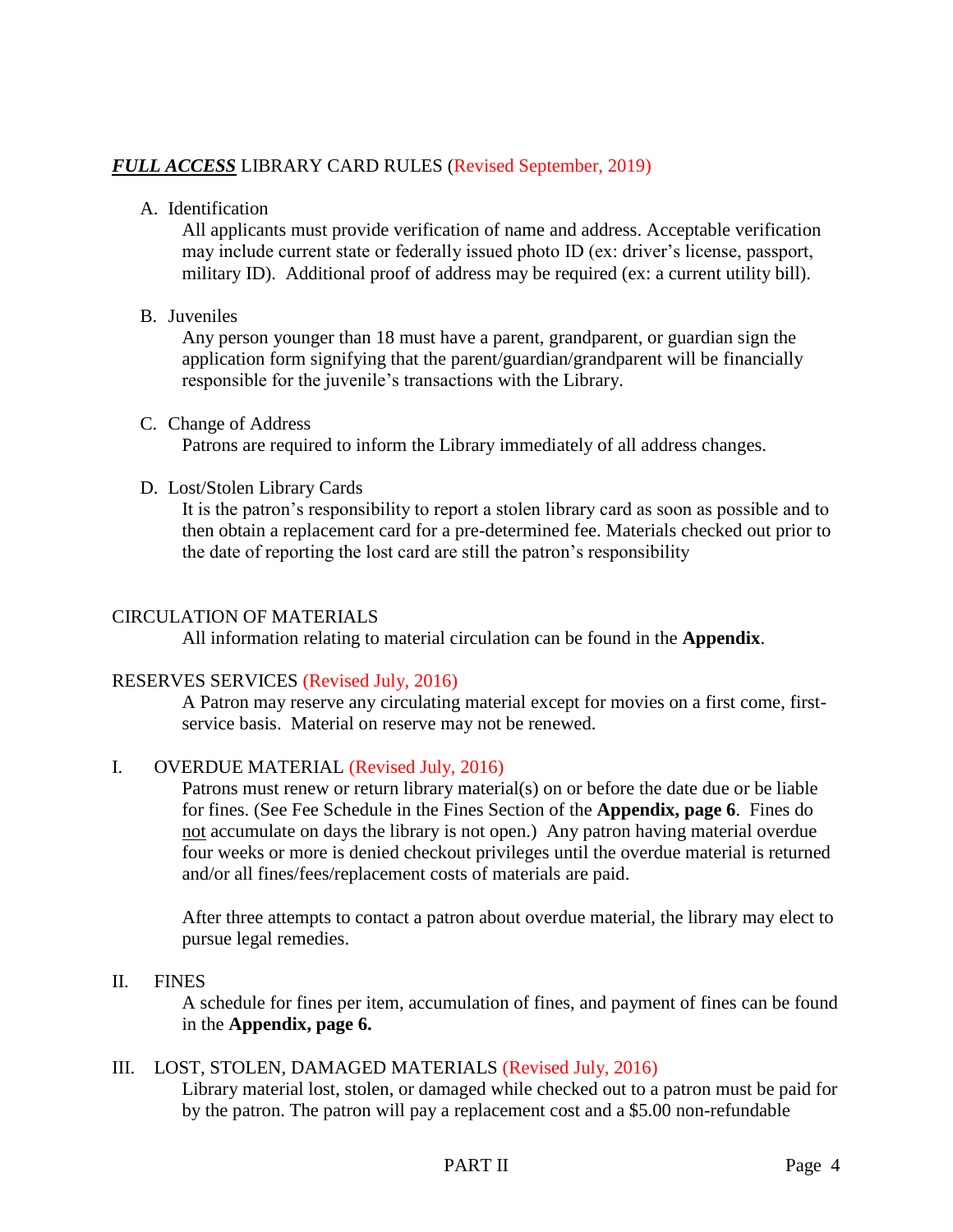processing fee for lost or damaged materials. If lost or stolen material is returned to the Library within one year of the receipt date, at the discretion of the Library Director, the patron may receive a refund after presentation of the receipt for payment.

#### IV. DISPUTE OVER MATERIAL (Revised July, 2016)

The Library Director will review and make determinations regarding disputes and returned/non-returned materials.

#### *DIGITAL ACCESS CARD (E-Card – electronic card)* **(September 2019)**

If you already have a full access library card, you do not need a Digital Access Card. However, Patrons residing in the service area may opt for a digital only card. **Once r**egister**ed** for a digital access card we will *email* you a digital access card number that gives you immediate access to our online streaming, download, and database content.

- e-Media: download or stream e-books, audiobooks, movies and magazines.
- Research & Homework: access newspaper archives, genealogy tools, professional magazines and scholarly journals
- Online Learning: Learn a new language, take a practice test, or access Great Courses.
- E-cards expire every 2 years. Patrons need only to call the Library to renew their card.

#### *REQUIREMENTS TO REGISTER FOR DIGITAL ACCESS CARD*

You must be age 13 or older, a resident Hamblen County, surrounding counties, or live within the Holston River Regional Library System, and you must provide your email address. You can call the library or come by in person to register for a digital access card.

## **COMPUTER POLICY**

It is the responsibility of the Patron to read and accept the **ENTIRE** Computer Policy stated below prior to using the Library's computers. B**y using any Library computer the patron agrees that he/she has read and understands the Policy and agrees to all of the terms contained therein.** Any user who fails to comply with this **Computer Policy** will be subject to the discipline described under the **Patron Conduct Policy** (found in Part II of the Manual on page 8 ).

#### A. TERMS OF USE (Revised July, 2016)

- 1. In order to provide equitable access for users of its computers and the Internet, the Library sets time limits for computer usage through an automated PC sign-up and time management system.
- 2. Users may not display visually and/or audibly disturbing material on any screens in or on the Library campus. Sound should not be audible to other patrons. Users shall refrain from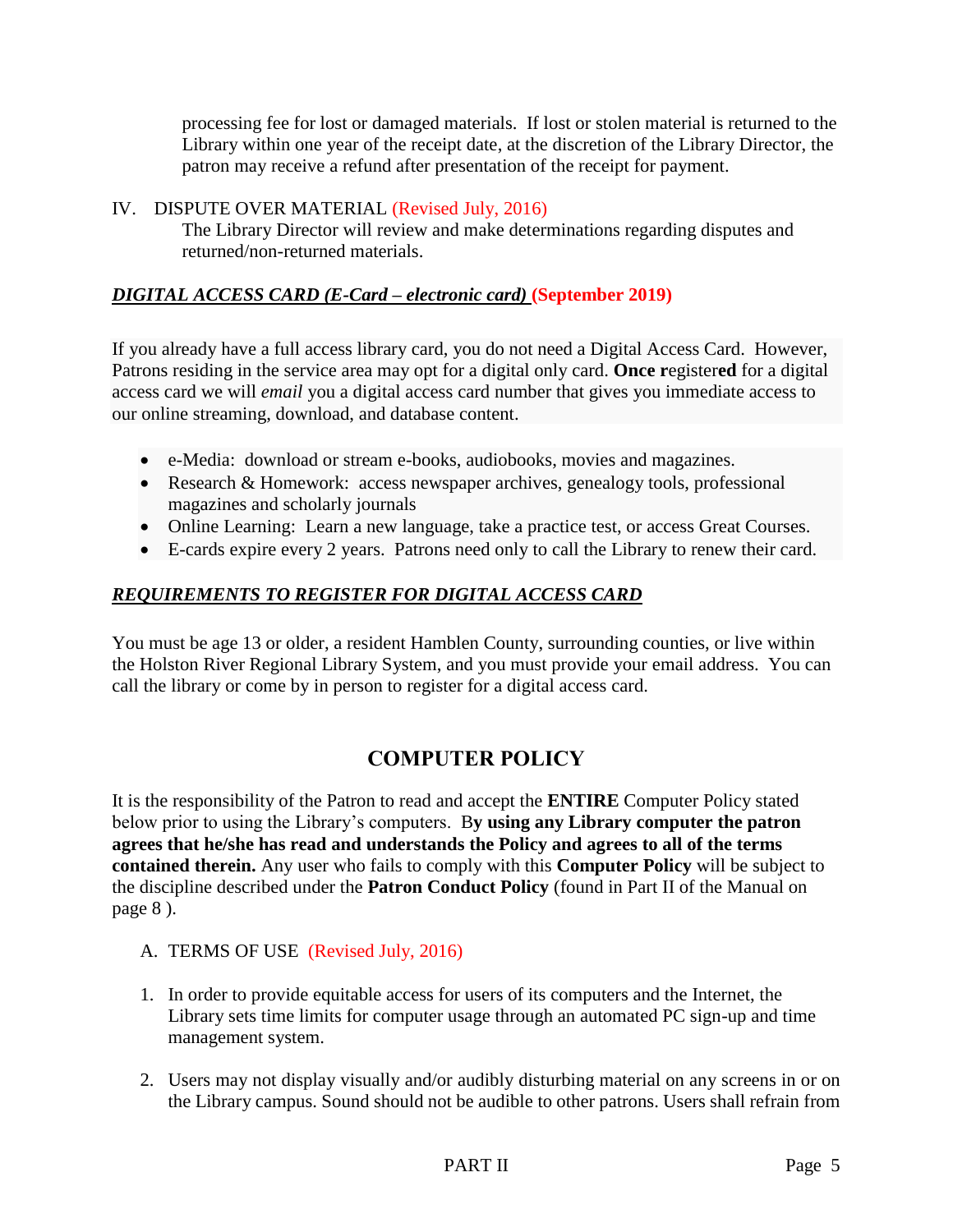the use of visuals and sounds which disrupt the ability of other Library patrons or the staff to use the Library and its resources.

- 3. To use full-service public-access computers, **ALL** patrons must have one of the following:
	- a. A **valid Morristown-Hamblen Library card**.
	- b. A **Guest Pass**
- 4. Users **must** have their library card or Guest Pass each time they wish to use a full-service computer. Photo ID is acceptable, but Library accounts will be verified and must be in good standing.
- 5. All computers are on a first-come, first-served basis.
- 6. Full-service computers may be used for one session each day for a maximum of one hour. Additional time(s) may be granted based on availability and staff discretion. Requests for additional time must be made at least fifteen (15) minutes before the allotted time expires.
- 7. Adults and teenagers aged 14 and over must use the computers on the main floor. Children aged 13 and under will use the computers in the Children's Library. Exceptions to this age policy may be made for reasons deemed acceptable by Library staff. (Please see the **Computer Usage Policy** posted in the Children's Library.)
- 8. The Library uses technology protection measures, as required by the federal Children's Internet Protection Act. The Library reserves the right to implement additional software and/or hardware mechanisms to protect Library computers from malicious software, codes, or other electronic agents that may interfere with the proper functioning of individual computers or the library network.
- 9. As with all library resources, the Library affirms the right and responsibilities of parents, grandparents, or guardians – NOT the Library staff – to determine and monitor their children's use of the Internet. The staff cannot and will not act *"in loco parentis"* to monitor a juvenile's access to the Internet except within the parameters stated in the Computer Policy posted at the computer sign-in point.
- 10. No more than one (1) person may use a computer at a time.
- 11. Library staff will assist patrons with the Internet and other computer use as time and knowledge permits. Staff members are not to be expected to provide personal assistance or tutoring.
- 12. Patrons are required to use only the software available on the library computers. **Downloading other software is not allowed.**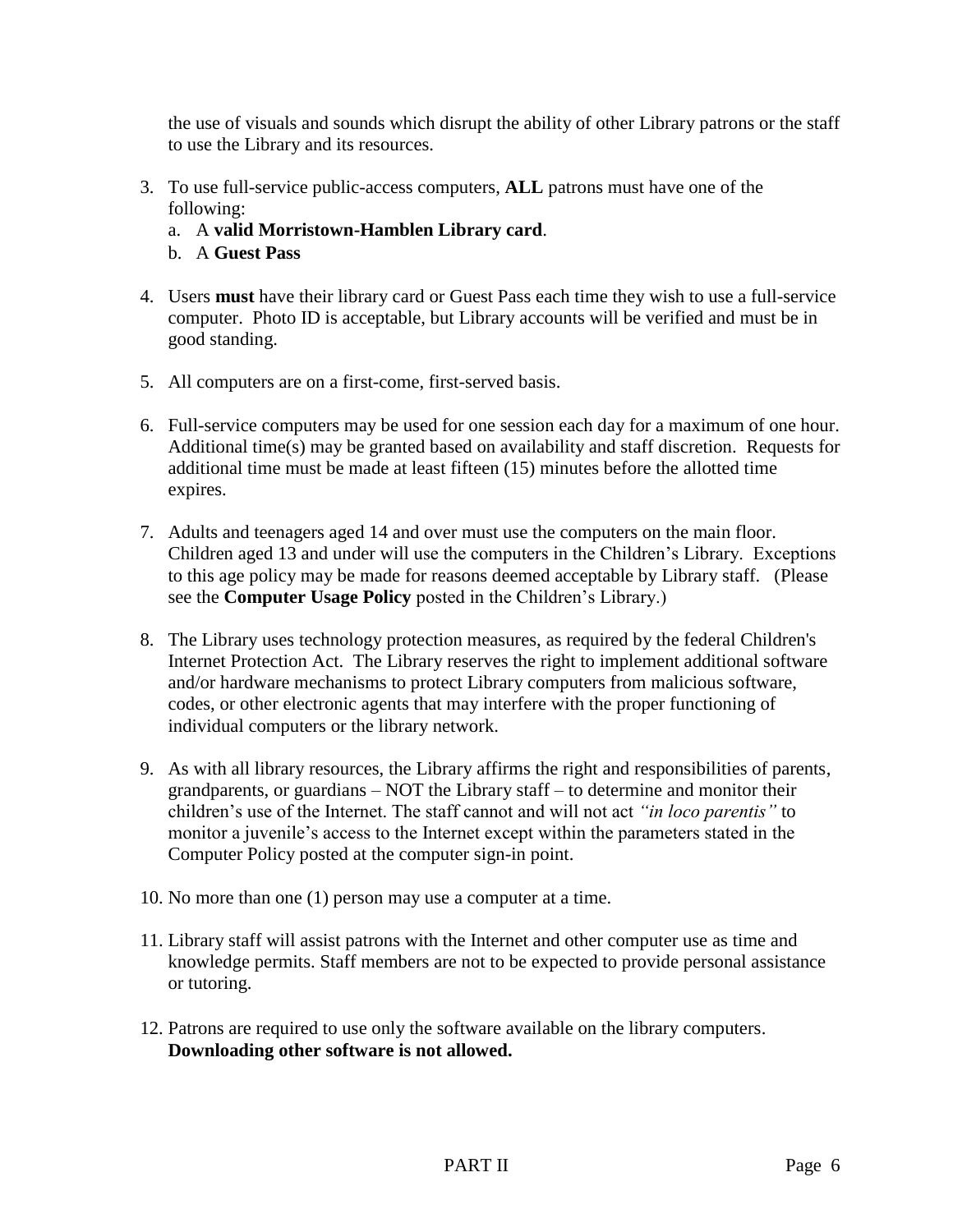- 13. Use of personal memory devices is acceptable for copying documents and information from the Library computers. (Some types of memory devices are available for sale in the Library, the charges for which can be found in the **Appendix, page 6** and posted in appropriate places in the library.) The library is not responsible for any damage that might occur to a patron's personal device and cannot guarantee that all portable devices will work with Library computers.
- 14. Any actions that cause disruption to the normal operations and use of the Library by others, that cause damage to computer software or equipment, or that result in the invasion of privacy or harassment of others will not be allowed. The Library's **Patron Conduct Policy** (found in Part II of the Manual on page 8 ) and pertinent state, federal, and local laws [\(www.lexisnexis.com/hottopics.tncode\)](http://www.lexisnexis.com/hottopics.tncode) apply to all Library computer users. Any illegal actions will be reported to the appropriate law enforcement authorities.

#### B. WIRELESS INTERNET POLICY (Revised July, 2016)

- 1. The library provides free wireless **unfiltered** access for use by the public.
- 2. Users are responsible for configuring their own equipment. The library does not provide technical support for establishing or maintaining a connection nor equipment configurations. The library is not responsible for any changes made to an individual computer's settings and does not guarantee that a user's hardware will work with the library's wireless connection.
- 3. Wireless users agree to abide by the Library's Internet Policy while using the Library's wireless network.
- 4. Users may not display visually and/or audibly disturbing materials on any screen in or on the Library campus. Sound should not be audible to other patrons. Users shall refrain from the use of visuals and sounds which disrupt the ability of other Library patrons or the staff to use the Library and its resources.
- 5. The Library is not responsible for any personal information (e.g., credit card) that is compromised, or for any damage caused to hardware or software due to electric surges, security issues or consequences caused by viruses or hacking. All wireless access users are individually responsible for maintaining up-to-date virus protection on personal laptop computers or wireless devices.
- 6. The wireless network is configured separately from the Library's wired public-access computer network, and is offered without any guarantee of service. While every effort will be made to render the wireless network functional and useful, the Library reserves the right to make any restrictions necessary to make maintenance and support of the wireless network manageable and practical, including but not limited to the use of passwords, filtering, limits on the number of simultaneous users, and the prohibition of certain technologies and Internet features and functions.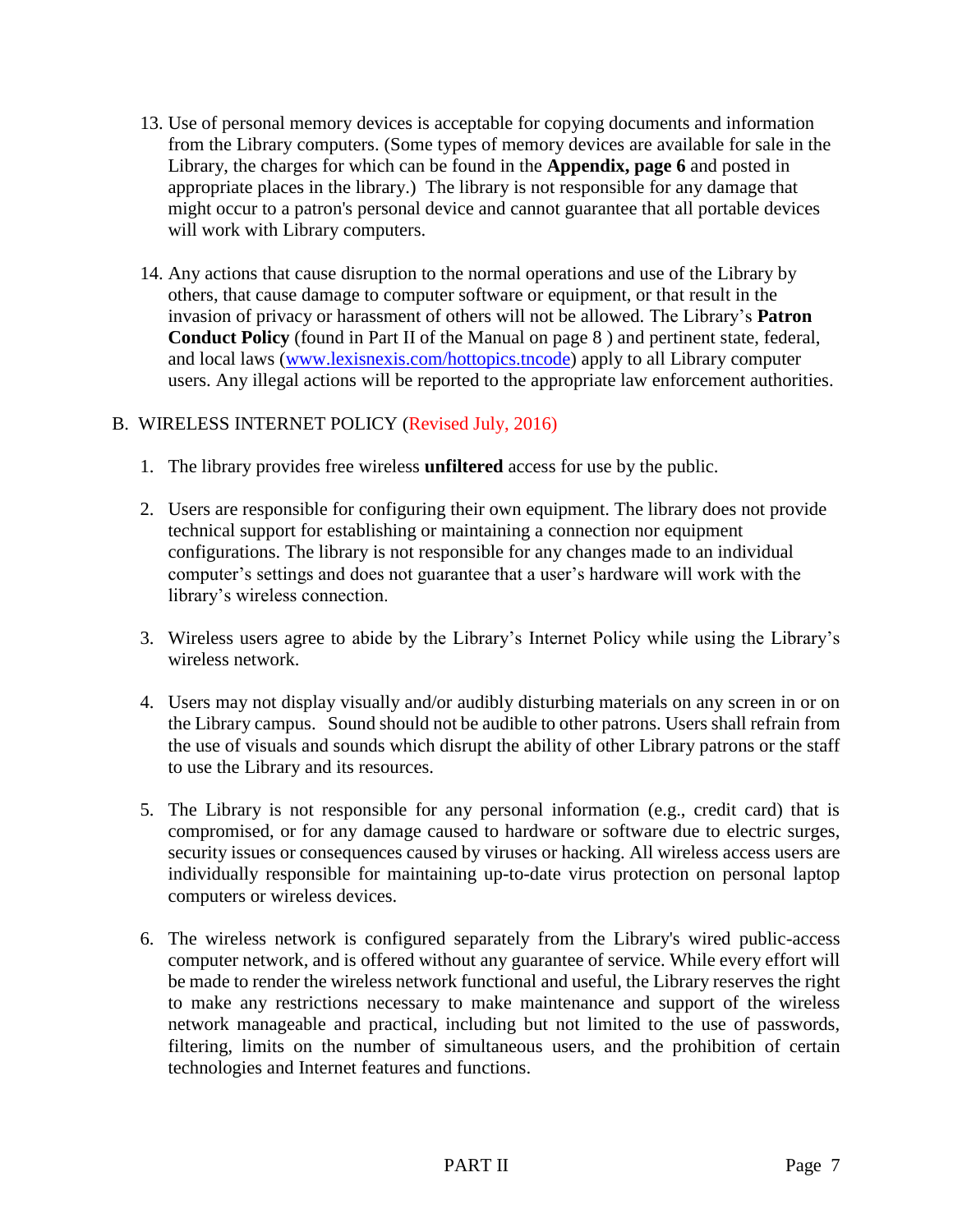## **CREDIT/DEBIT CARD ACCEPTANCE POLICY**

The Morristown-Hamblen Library will accept payments from the public in the form of credit and/or debit cards under the following guidelines:

- 1. The Library accepts **Visa**, **MasterCard**, **Discover**, and **American Express**.
- 2. The library does not have a minimum amount for which cards may be used; however, the library does impose a small convenience fee (the amount can be found in the **Appendix, page 6** along with other fees and fines) per transaction fee to help cover the costs incurred by the library for card processing. This charge will be assessed to all cardholders paying for library fees and/or services. Cardholders who are purchasing library merchandise, paying for a memorial item, making a general donation, or contributing to a library fundraising campaign will not be assessed this additional fee.
- 3. With the exception of cardholders who are responding to a library fundraising solicitation by phone or in writing on a library-provided form, all persons desiring to use their card must present the card at the time of the transaction. Library staff members are not authorized to process any card number given to them verbally or in writing without the card being present for any other type of transaction.
- 4. The person presenting the card for use must be the cardholder shown on the card or present other official proof that they are an authorized user of the card. The library reserves the right to ask for additional identification to verify the identity of the person presenting the card for use. Acceptable identification includes: a government- issued ID such as driver's license or passport, fishing or hunting license, library card issued by our library, school or work ID showing name. Other official documentation not included on this list may be accepted by staff on a case by case basis. *Children may not present a parent's card for use.*
- 5. Any additional fees assessed to the library by any banking entity due to a returned item, non-sufficient funds or other occurrence that is the fault of the cardholder will be assessed to the cardholder and added to their library card account along with the amount of the original transaction. Should the cardholder not pay these charges within a reasonable amount of time, criminal charges may be filed by the library against the cardholder.

## **PATRON CONDUCT POLICY**

The Morristown-Hamblen Library expects all patrons to conduct themselves in a manner that does not disturb other Library patrons, disrupt the operation of the Library, or endanger other patrons, Library staff, or Library materials and facilities.

#### PROHIBITED BEHAVIORS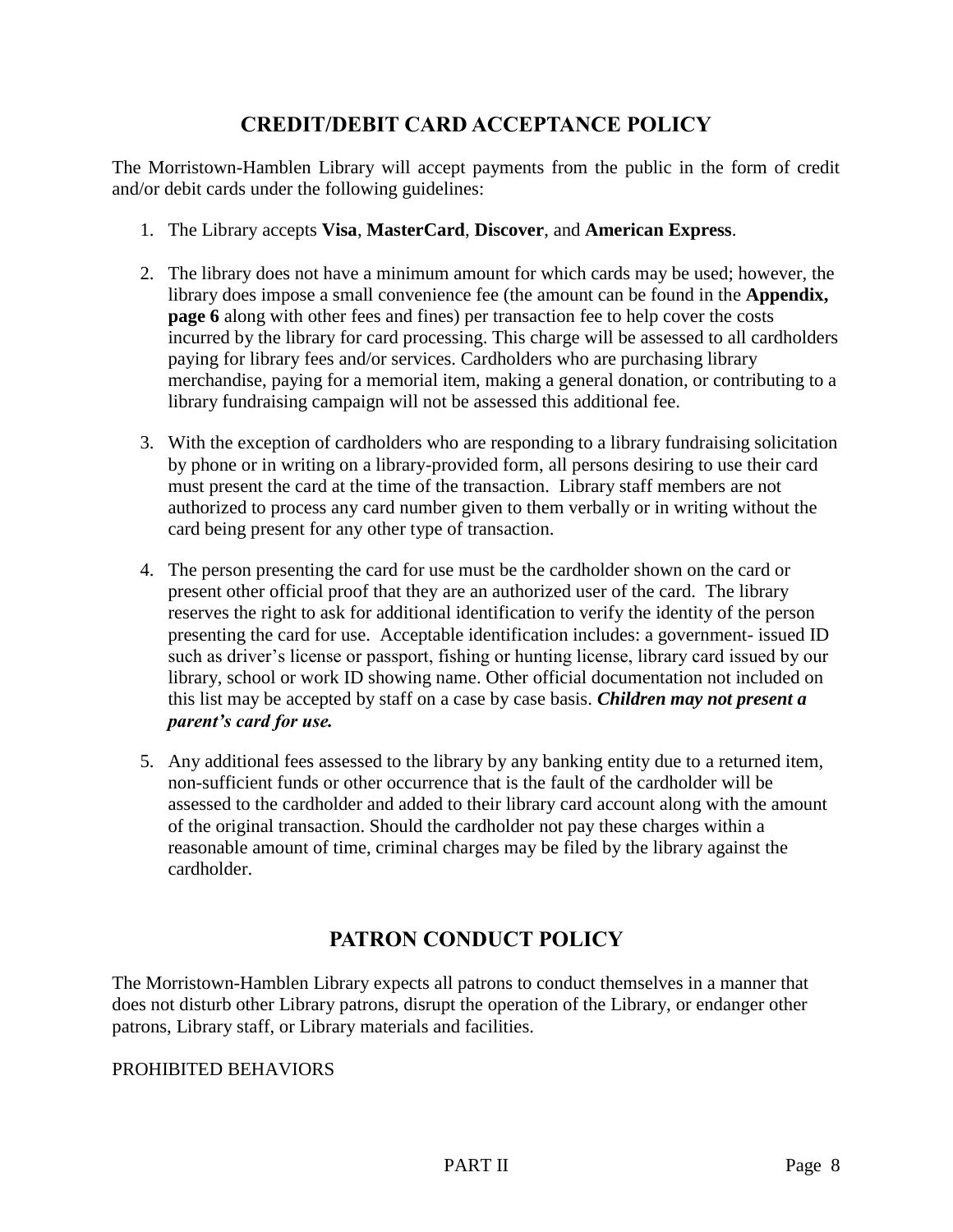Behaviors that are considered prohibited by the Morristown-Hamblen Library are listed below in three classes ranging from the least severe (Class 1) to the most severe (Class 3). Violations will be dealt with according to the severity and in the manner described for each class following the class listings.

- 1. CLASS 1 (mild offenses)
	- a. Conversing loudly (including cell phone conversations), shouting, laughter, prolonged crying, or other noises that disturb other patrons.
	- b. Using of radios, video games or other electronic devices so that they are audible to and disturb others.
	- c. Interfering with the Library staff's performance of their duties.
	- d. Soliciting of any kind and/or asking for signatures on petitions, except for official Library business.
	- e. Blocking of aisles or entrances to building or parking areas, bringing bicycles into the building.
	- f. Eating or drinking within the Library unless at an authorized Library event.
	- g. Bringing animals into the building, except for service animals or as part of an authorized Library event or program.
	- h. Having offensive body odor to the degree that it interferes with the use of the Library by others.
	- i. Using restrooms for bathing, shaving, or washing clothes.
	- j. Entering the Library without being fully clothed, including shirts and shoes.
	- k. Entering and/or loitering in the Children's Library unless accompanied by a child or being actively engaged in using the materials in that area.
- 2. CLASS 2
	- a. Smoking or other tobacco use inside the Library or on Library property except within established smoking zone(s)
	- b. Using skateboards, roller blades/skates/scooters, running, roughhousing, throwing objects, or committing other actions inside of on Library property that may constitute a safety or property damage issue
	- c. Leaving children under age 13 unattended at the Library. Please see Children's Safety Policy (Part II, page 11) for further information regarding children at the Library
- 3. CLASS 3
	- a. Possessing, using, or being under the influence of illegal drugs or alcohol
	- b. Engaging in any illegal activity while in the Library or on Library property
	- c. Displaying and/or playing visually and/or audibly disturbing materials on any device in or on the Library campus.
	- d. Engaging in physical, verbal, visual, or sexual harassment, intimidation, threats, gestures, or actions toward other users or members of the Library staff, including: shouting, swearing, using sexual, vulgar, or other inappropriate language, assault or attempted assault, spitting, prolonged staring, following, threatening gestures or words, sexual advances, exposing genitals, breasts, or buttocks, or engaging in sexual behavior
	- e. Stealing, vandalizing, defacing, damaging, or misusing Library property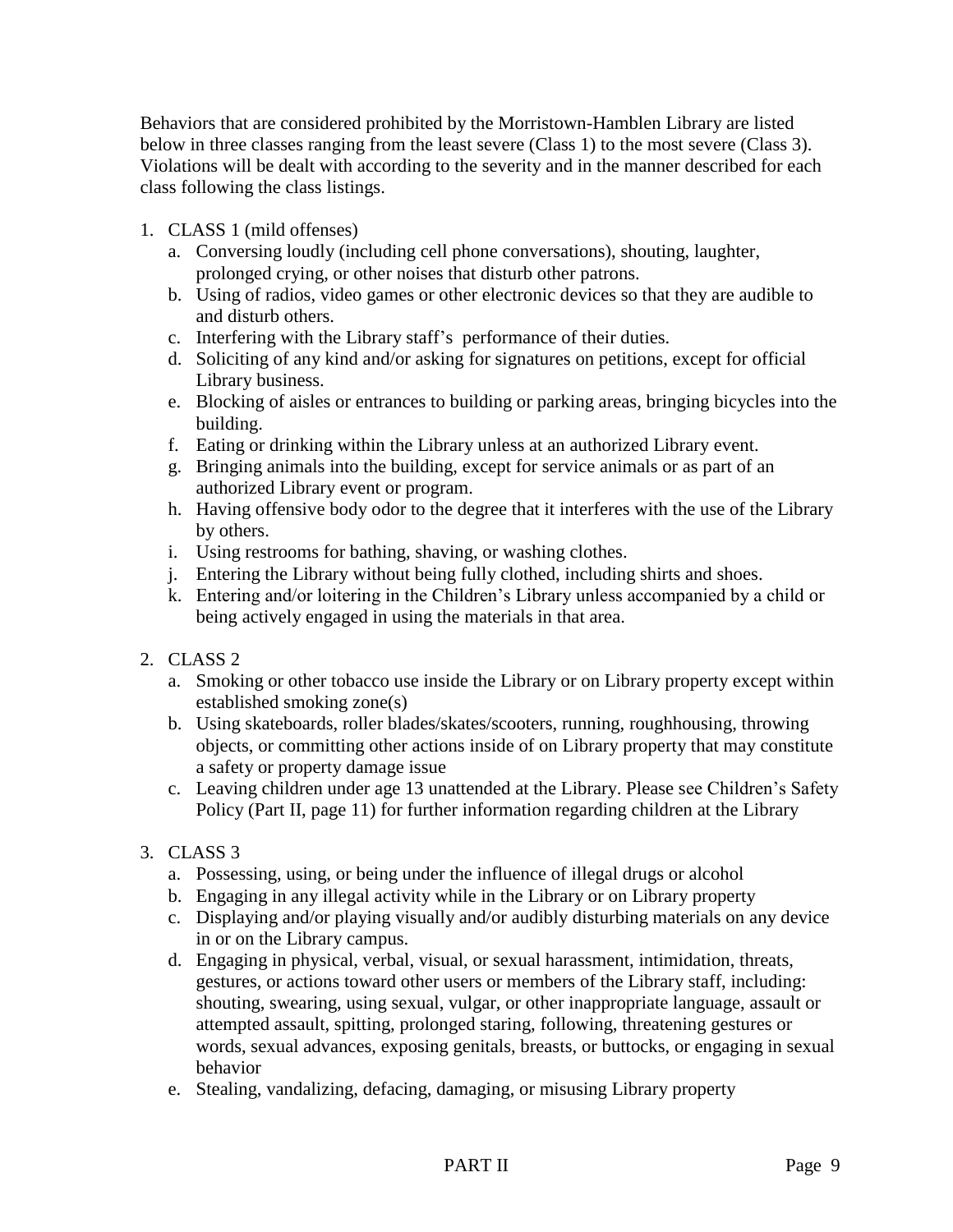f. Possessing any illegal weapons or items such as firearms or large hunting knives unless authorized to do so

#### HANDLING VIOLATIONS

- 1. CLASS 1 Offenses
	- a. 1<sup>st</sup> Offense: Verbal warning by a member of the Library staff; offense noted in Patron Log
	- b.  $2<sup>nd</sup>$  Offense: Violator may be asked by a member of the Library staff to leave the Library for the remainder of the day
		- i. Incident report filed (initialized by supporting witness)
		- ii. Incident noted on Library computer record
	- c.  $3<sup>rd</sup>$  and/or repeated Offense: suspension from the Library for a minimum of days or a maximum of 1 year, depending on the number off repeat offenses
- 2. CLASS 2 Offenses
	- a. 1<sup>st</sup> Offense: Verbal warning by a member of the Library staff; noted in Patron Log
	- b. 2<sup>nd</sup> Offense: Director will issue a written verification form
		- i. Incident report filed (initialized by supporting witness)
		- ii. Incident noted on Library computer record
	- c. Subsequent Offenses: Suspension from all Library facilities for a week or a maximum term to be determined by the Library Board of Trustees
- 3. CLASS 3 Offenses
	- a. Call local police incident will be pursued as deemed necessary
	- b. Further discipline/suspension will be determined by police and the Library Director.

#### APPEALS

Individuals who have been barred from the Library for an extended period of time have the right to appeal the decision to the Library Board of Trustees. Such appeal must be made in writing within 30 days of the start of the period of disbarment. The Board of Trustees will address the matter at the next regularly scheduled Board meeting that is more than one week later than the date of receipt of the appeal. Decisions by the Board of Trustees are final.

#### PERMANENT BAN FROM LIBRARY

Violations that involve illegal activities, behavior that continues to occur after an individual has been barred from the Library for an extended period, and/or behavior that is severely inappropriate such as harassment, threats, and/or physical violence against others, may result in a permanent ban from the Library at the discretion of the Library Board of Trustees.

#### -----------------------------------------

**Members of the Library staff are authorized to call law enforcement for assistance whenever they feel it is necessary and/or if a violator refuses to leave Library property at the request of Library staff.**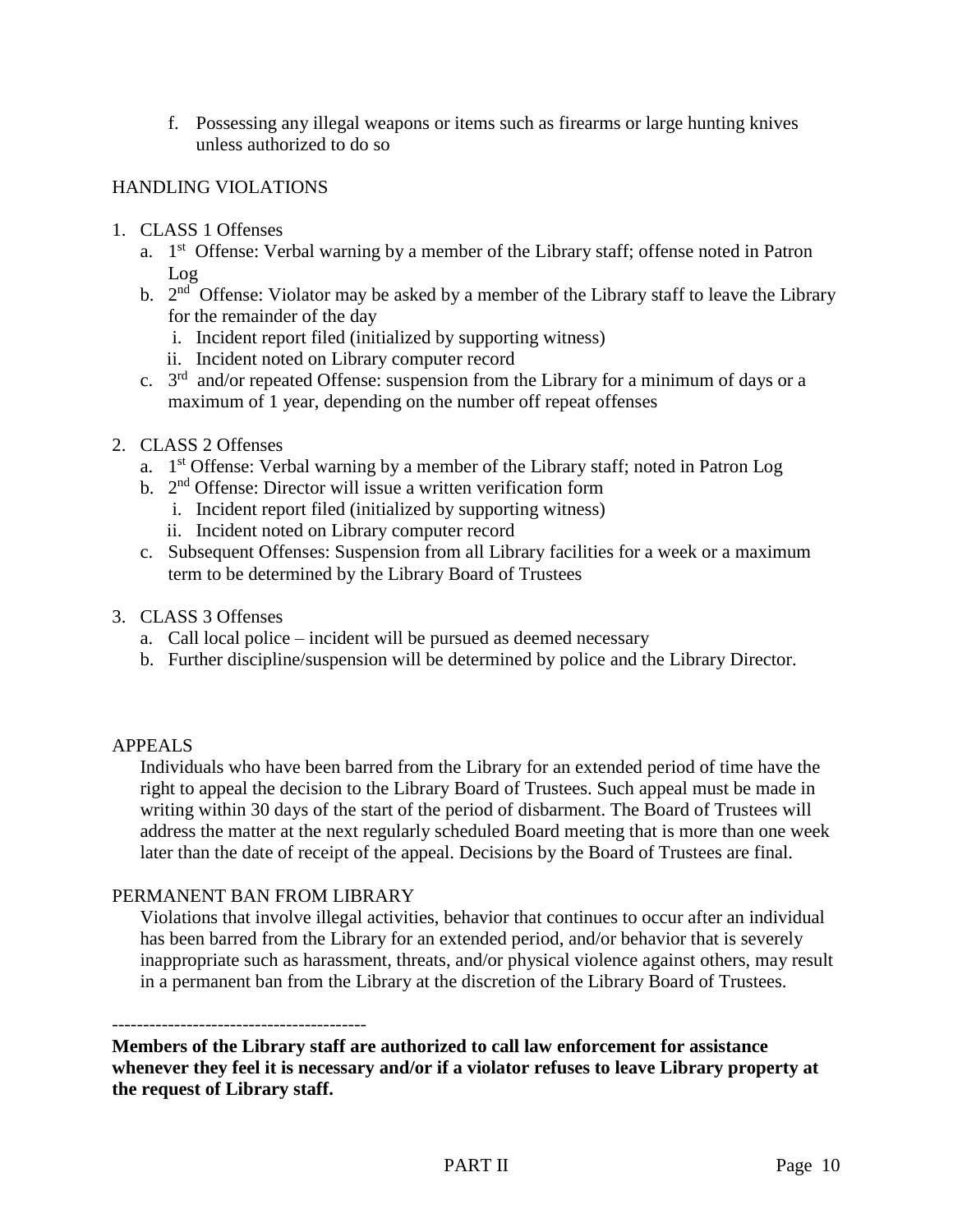## **CHILDREN'S SAFETY POLICY** (Revised July, 2016)

The Morristown-Hamblen Library does not provide care or supervision of children, except to the extent needed to uphold library rules of conduct and use, and does not accept responsibility for such care. Parents, guardians, or other caregivers are responsible for their children's behavior.

Children age 12 and under may not be left unattended anywhere in the Morristown-Hamblen Library. A parent, guardian, or caregiver over the age of 18 must closely supervise the children at all times, including during computer use. If a child in this age group is discovered unsupervised in the Children's Library, library personnel will use the library intercom to page the parent/guardian/caregiver to the Children's Library to provide proper supervision. If a parent, guardian, or adult caregiver cannot be located at the library facility, the Morristown Police Department may be summoned to take charge of the child in question.

Children 13 and over may use the Children's Library and other library facilities on their own without being accompanied by a parent, guardian, or other caregiver. Children in this age group are expected to observe the same rules of conduct as other patrons. Failure to comply with rules will result in the child/teen in question being asked to leave the library for the remainder of the day. Repeated offenses may result in the child being suspended from all library access for a period of time ranging from one week to one year. If such extended suspension is made, the child's parents or guardians will be notified in writing.

#### Children's Rules of Conduct

- 1. No yelling or screaming inside voices only
- 2. No running
- 3. No food and/or drink in the library or study rooms
- 4. No climbing on shelves and/or tables
- 5. No roughhousing (kicking, fighting, shoving, etc.)
- 6. No standing on / leaning over / jumping between ramp railings
- 7. No playing, banging, or thumping on computers, computer keyboards, or monitor screens
- 8. No using emergency exit doors unless there is an actual emergency
- 9. No playing or goofing off in restroom areas

This policy was designed to ensure the safety of all children's visiting the library and to maintain an atmosphere conducive to the enjoyment of the library by all library patrons.

#### **Parents or legal guardians are liable for all acts of minors**

## **CHILD LEFT UNATTENDED**

The Staff should be aware of unattended children in the Library at 30 minutes before closing time. A staff member should ask the children about arrangements for pick-up (who, what time, telephone numbers, etc.). If there seems to be cause for concern, the staff should begin calling appropriate contacts at least 15 minutes before closing.

PART II Page 11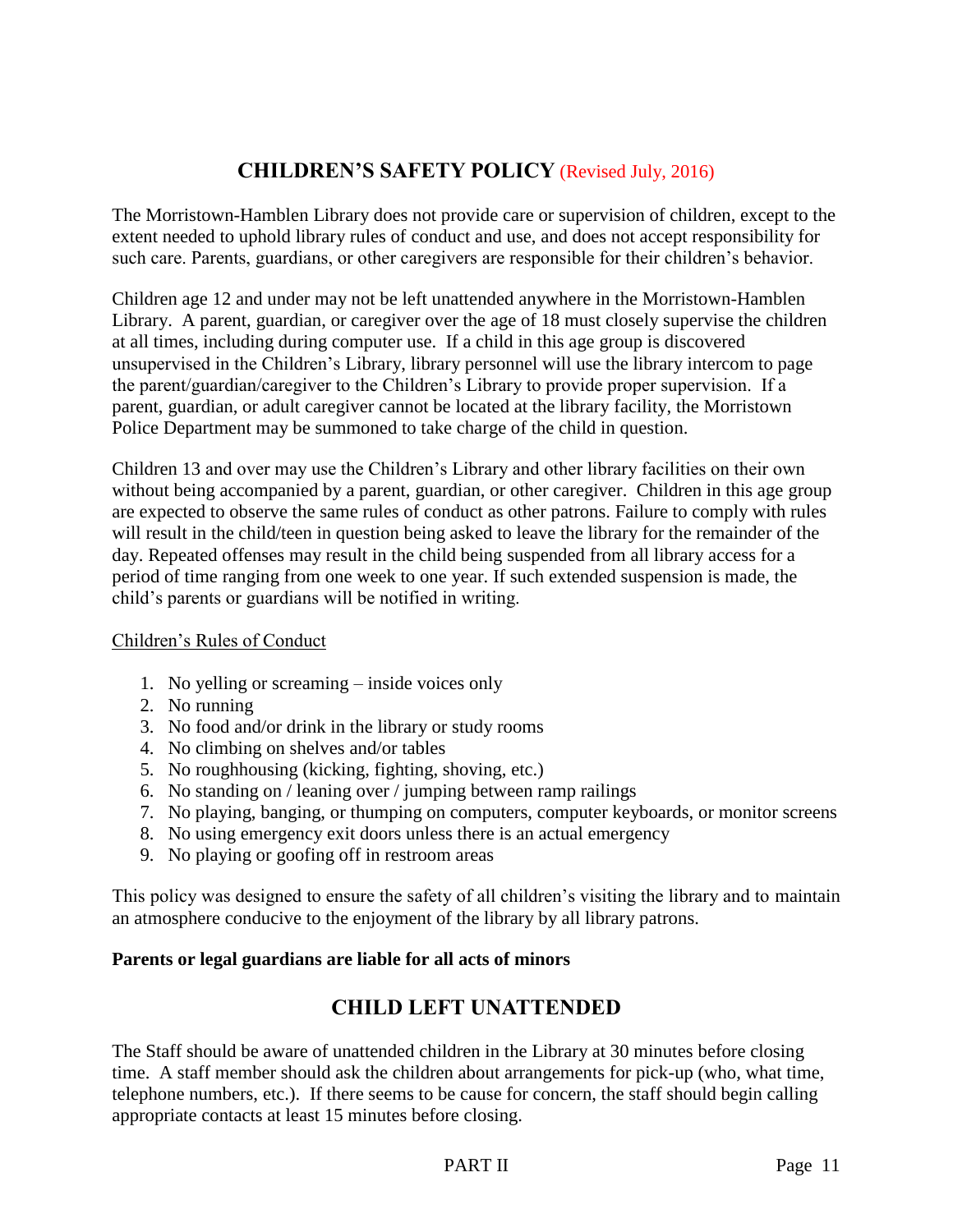In the event that a child is left unattended in the Library after closing time, two staff members should remain with the child until he/she is picked up. The staff should never drive a child or adult home or to another location. If no one has arrived to pick up the child by thirty minutes after closing, the staff should contact the Morristown Police Department.

If a child is taken away from the Library grounds, the staff must post an obvious notice where the child's family or guardians would be likely to see it if they should arrive at this time. All necessary information about the child's location and whom to contact should be included.

In no event should a child under high school age be left unattended on the grounds of the Library. The staff should use their best judgment in determining whether to leave a high school age or adult individual standing outside the Library after closing time.

## **USE OF MEETING ROOMS - FACILITIES - EQUIPMENT USAGE**

The Morristown-Hamblen Library's George S. Hale Community Room is an attractive, recently remodeled, and convenient room located on the lower floor of the Library building and is available for use by the public by reservation and for a fee (the fee schedule can be found in the Appendix). The room also has for rent an adjacent well–equipped kitchen as well as audio/visual equipment and presentation equipment (TV/DVD/VCR, overhead projector, LCD projector, screen, etc.).

## Regulations and Restrictions (Revised July, 2016)

- No alcoholic beverages or candles are permitted in the Community Room or anywhere on library property. (Violation is cause for immediate removal.)
- No RED drinks! (They create a serious stain problem you will be charged for cleaning.)
- Smoking is only allowed in designated areas outside on library property.
- Library programs will be given priority for scheduling.
- Library staff may attend or observe any meeting or any program at any time.
- Library staff will not be available for help other than making sure that appropriate furnishings are available in the room prior to each meeting.
- The maximum set up for the room is 65 chairs at tables, 80-100 open seating and 120 persons with standing room only.
- Two applicants over 18 years of age with Morristown Hamblen Library card accounts in good standing must sign for the room. At least one applicant must be present in the community room during the entire period of use. If unavoidable circumstances prevent an applicant's presence, both applicants will still be held equally responsible for any damages sustained to the community room and/or the contents thereof. **Applicants will be held liable for the actual cost of cleaning and/or repair.**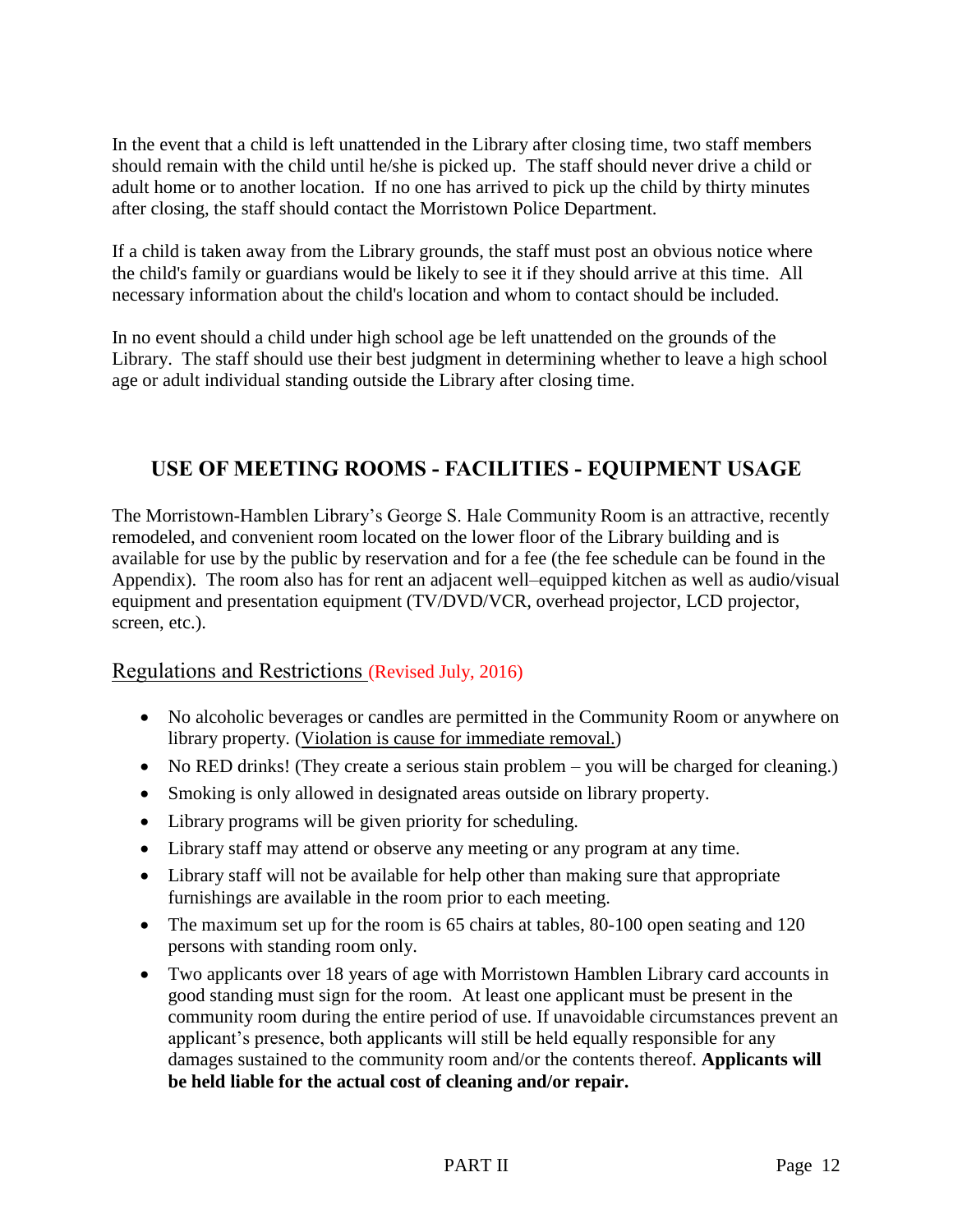- Juvenile groups may use the Community Room provided they are supervised by at least one adult for every ten juveniles. Those adults must be 25 years or older and shall be designated as the group representatives.
- **Only applicants who sign the community room application can pick up the key.**
- Furniture may be rearranged but must be returned to the configuration as outlined on the checklist on the Community Room wall at the end of the meeting.
- Groups are responsible for leaving the Community Room cleaned up according to the checklist posted on the Community Room wall. **Failure to do so will result in the group being charged a cleaning fee and/or denied further use.**
- Groups holding multiple meetings must receive permission in advance from the Library Director, Assistant Director and/or the Board of Trustees. Applications for recurring reservations will only be valid for one year. Permission can be revoked at any time for any reason.
- Permission to use library facilities does not constitute endorsement of or agreement with a group's purpose, activities, or views. Advertisements, announcements, press releases, flyers, etc., relating to non-library sponsored meetings should not imply that the meeting is sponsored by the library. Do not put the library telephone number as a contact.
- Meeting activities must be confined to community room space.
- Meeting space will not be held until application form and/or related fee are received.
- Do not attach any signs/decorations to the walls, posts, or ceiling.
- Library meeting facilities cannot be used for any purpose contrary to local, state or federal law.
- The Hamblen County Board of Trustees reserves the right to make changes to the policy, guidelines, and fees for use of library facilities at any time as it deems necessary and proper.
- The library assumes no responsibility for personal injury, property damage, or loss of personal property incurred while using the community room. This includes personal property of attendees and the library does not guarantee parking facilities for those using the community room.

## **BULLETIN BOARD POLICY**

**All materials to be considered for posting must be submitted to the Library staff at the main circulation desk for approval by the Library Director or designee. Only authorized Library staff may post or remove material. Materials left or posted without permission will be discarded.**

#### **All notices must be typed or neatly handwritten and must be suitable for display in a public service area.**

As part of the Library's overall philosophy of providing access to a wide range of information, the Library provides limited bulletin board space for the posting of notices of interest to the general community. Acceptance of such materials for posting does not indicate Library endorsement of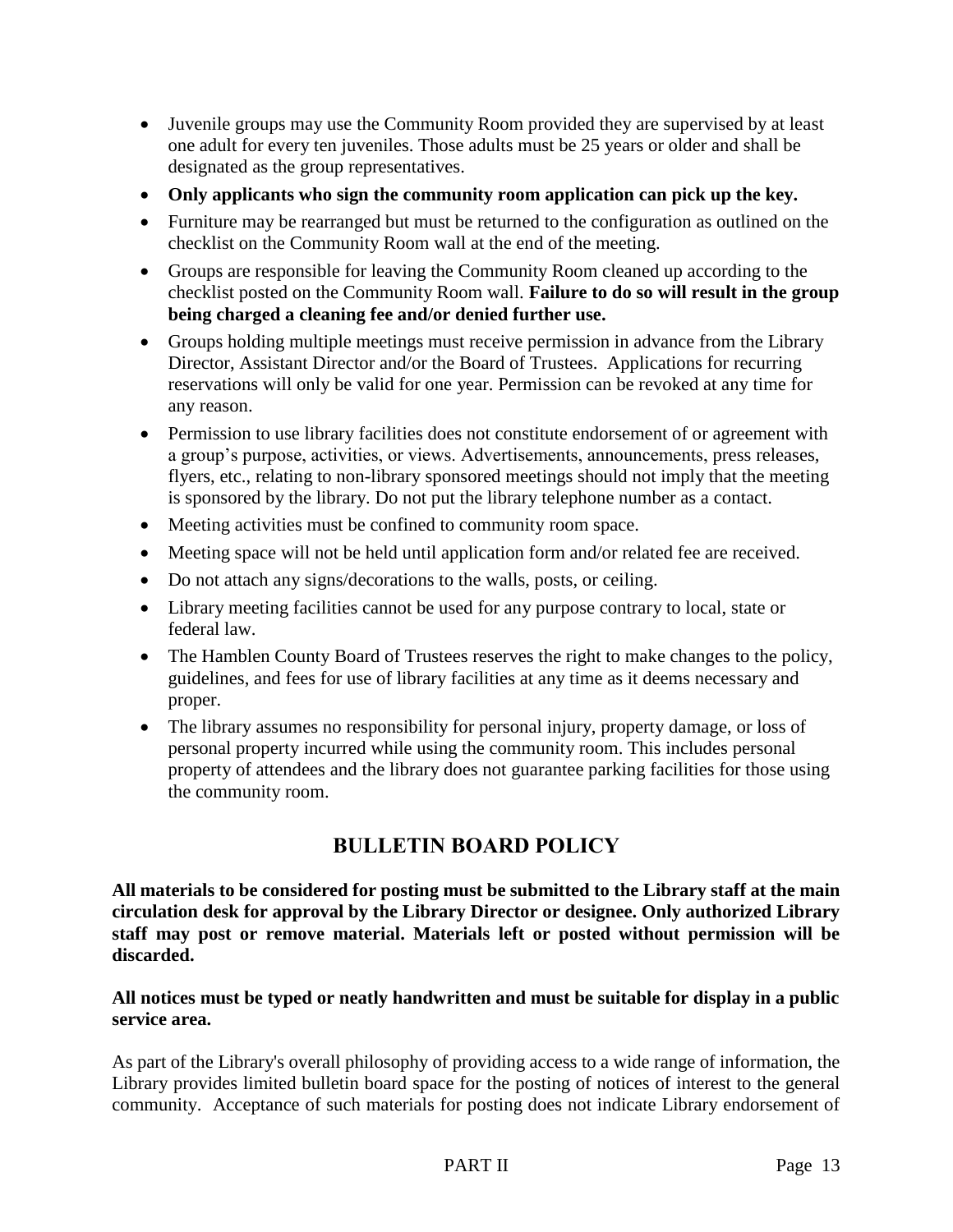the ideas, issues, or events promoted by these materials. Authorization for posting is based on the provisions of this policy and not on the content, viewpoints, beliefs, or affiliations of the organizations or individuals that provide the materials.

No non-Library related materials will be posted on any entryway or glass area of the library. Bulletin board or other display space will be designated for non-library information with the following posting priorities:

- 1. Library programs and announcements
- 2. Notices about programs, meetings, and other activities by or benefiting civic, cultural, educational, or other non-profit organizations
- 3. Other announcements, with those of a commercial nature receiving the lowest priority

Items that may not be posted include:

- 1. Partisan political information or materials expressing a position on any political candidate, public issue, or legislation
- 2. Religious materials of a denominational nature
- 3. Petitions

Materials will be removed after one month or when the event being advertised has passed, whichever is shorter. Notices may also be removed when space is required for higher priority or more current items. The Library reserves the right to restrict the size of posted materials and to restrict the frequency with which materials may be posted by the same organization or individual in order to maximize the use of available space.

The Library assumes no responsibility for the preservation or protection of any materials delivered for posting. Materials will not be returned.

## **MATERIALS DISTRIBUTION POLICY**

**Any materials to be considered for distribution must be submitted to the Library staff at the main circulation desk for approval by the Library Director or designee. Only authorized Library staff may approve materials for distribution. Materials left without permission will be discarded.** 

As part of the Library's overall philosophy of providing access to a wide range of information, the Library provides designated countertops and tables for the passive distribution of printed materials of interest to the general community. Acceptance of such materials for distribution does not indicate Library endorsement of the ideas, issues, or events promoted by these materials. Authorization for distribution is based on the provisions of this policy and not on the content, viewpoints, beliefs, or affiliations of the organizations that provide the materials.

- 1. Notices pertaining to library business or library-sponsored activities have first priority for distribution.
- **2.** Acceptable materials include those pertaining to programs and activities of civic, cultural, educational, governmental, or other non-profit organizations.
- 3. Materials that may not be distributed include partisan political information, materials expressing a position on any political candidate, public issue, or legislation, religious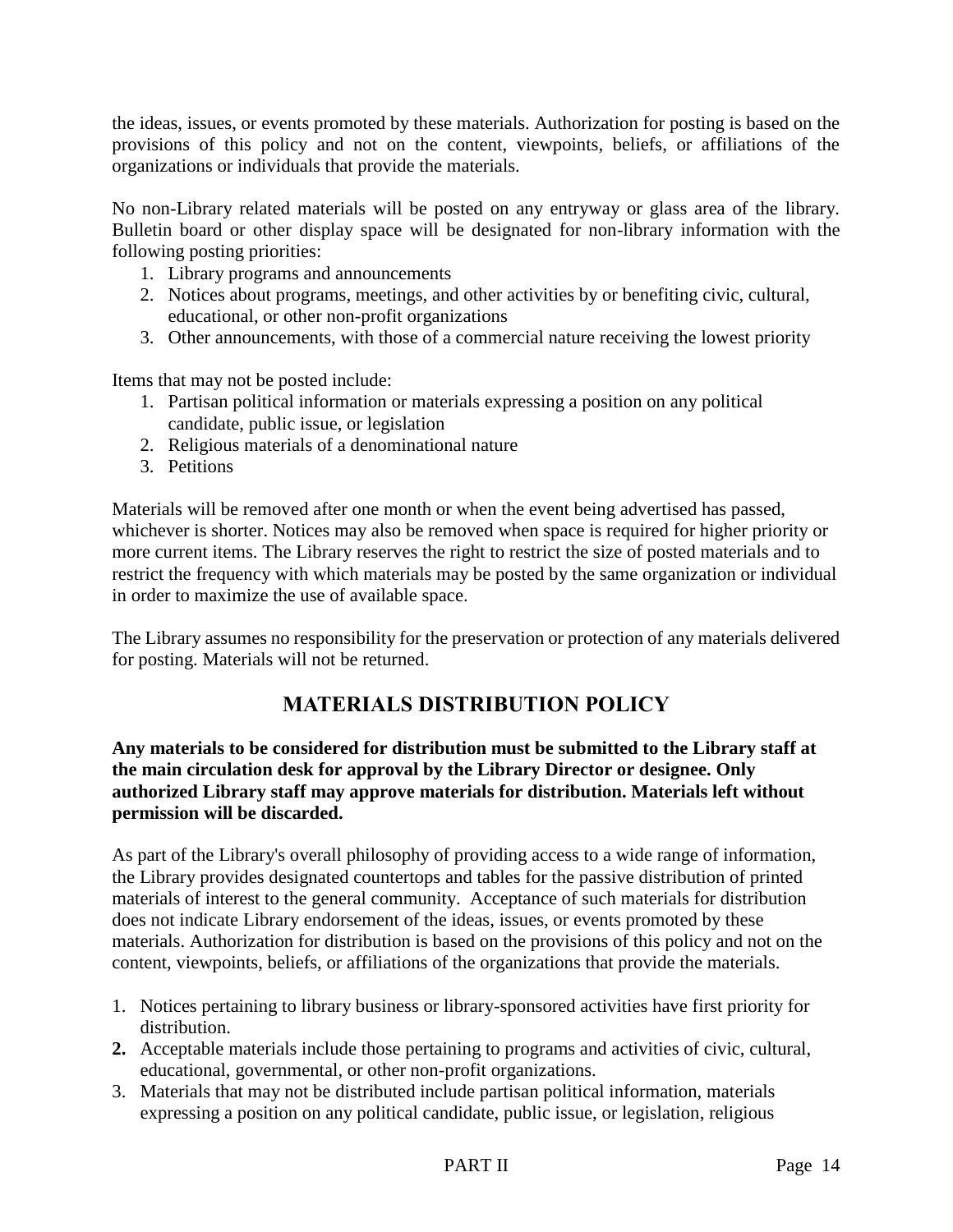materials of a denominational nature, materials promoting commercial products or services by for-profit companies or individuals, and petitions.

- 4. Permission for distribution depends on space available. The Library reserves the right to limit quantities of materials left for distribution, and to restrict the frequency with which materials may be distributed by the same organization in order to maximize the use of available space.
- **5.** The Library assumes no responsibility for the preservation or protection of any materials delivered for distribution. Materials will not be returned.

## **PAYMENT OF MEMBERSHIP DUES** (Revised July, 2016)

The Library shall pay the professional dues to the Tennessee Library Association for the trustees, the Library Director, and for any other management positions as deemed necessary.

## **MATERIALS SELECTION POLICY AND COLLECTION MANAGEMENT**

#### ROLES

The **Morristown-Hamblen Library** has adopted the following roles:

- 1. Popular materials library: the library features current, high-demand, high-interest materials in a variety of formats for persons of all ages.
- 2. Reference

#### RESPONSIBILITY

Ultimate responsibility for selection of materials rests with the Library Director, who operates within the framework of policies, goals, and objectives determined by the Library Board of Trustees. The Director will delegate to appropriate staff members the authority to interpret and apply the policy in daily operations. Each employee is responsible for recording requests and unmet needs of library patrons so that appropriate selections can be made to fulfill these needs.

The Library System is designed to make all resources available and accessible to the community it serves.

#### PURPOSE OF THE SELECTION POLICY

The purpose of this policy is to guide librarians in the selection of materials of contemporary significance and of permanent value and to inform the public about the principles upon which selections are based. The primary objective is to ensure that public monies are spent wisely so that the Library can provide relevant materials in sufficient supply to make the library a dependable resource for most people most of the time.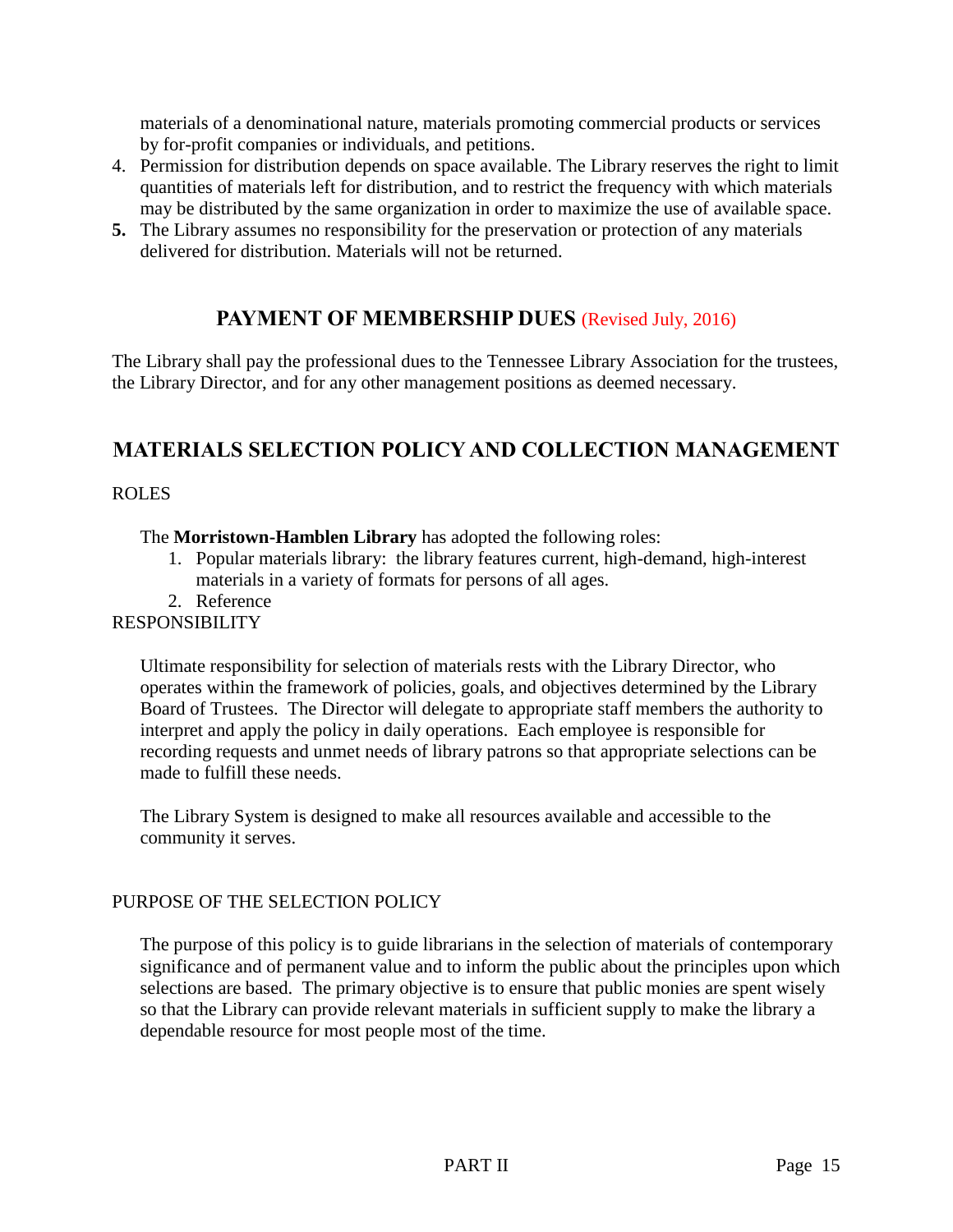#### GUIDELINES FOR SELECTION

The public library exists to provide materials that communicate experience and ideas from one person to another. Its function is to assemble, preserve and make available to all people the materials that will enable them to:

- 1. Educate themselves in order to keep pace with progress in all fields of knowledge.
- 2. Become better home, community, and world citizens by fulfilling social and political obligations.
- 3. Develop creative and spiritual capacities to more fully appreciate and enjoy works of art and literature.
- 4. Make use of leisure time and promote personal and social well-being.

As a responsibility of library service, books and other reading matter selected should be chosen for values of interest, information and enlightenment of all people of the community. In no case should any material be excluded because of the race, nationality, religion or political views of the writer. The fullest practicable provision should be made of material presenting all points of view concerning the problems and issues of our times. Books or other materials of sound factual authority should not be proscribed or removed from library shelves because of partisan or doctrinal disapproval. Censorship of books, urged or practiced by volunteer arbiters of morals or political opinion or by organizations that would establish a coercive concept of Americanism, must be challenged by the libraries in maintenance of their responsibility to provide public information and enlightenment through the printed word and non-printed media.

For the most part, books selected should be favorably reviewed in accepted reviewing sources, such as Library Journal, School Library Journal and Booklist. Non-fiction or technical materials should meet standards of factual accuracy, significance and responsibility of opinion. Selection of materials for libraries should be determined by usefulness, and not limited by form.

The library supplements the schools' collections, but does not supplant them. The obligation of providing duplicate copies for students is primarily that of the institution's library. Textbooks, or books required by the schools will not be supplied; however, books are not excluded because they are textbooks.

The selection of materials may be limited by the following factors:

- 1. The need for additional materials in the existing collection;
- 2. The physical limitations of the building;
- 3. Budgetary considerations;
- 4. Availability of special materials in more comprehensive library collections in the area.

#### USE OF THE LIBRARY'S COLLECTION

The Library recognizes that many books are controversial and that any given item may offend some patrons. Selections will not be made on the basis of any assumed approval or disapproval, but solely on the merit of the work as it relates to the Library's objectives and serves the expressed or anticipated needs and interests of the community.

#### PART II Page 16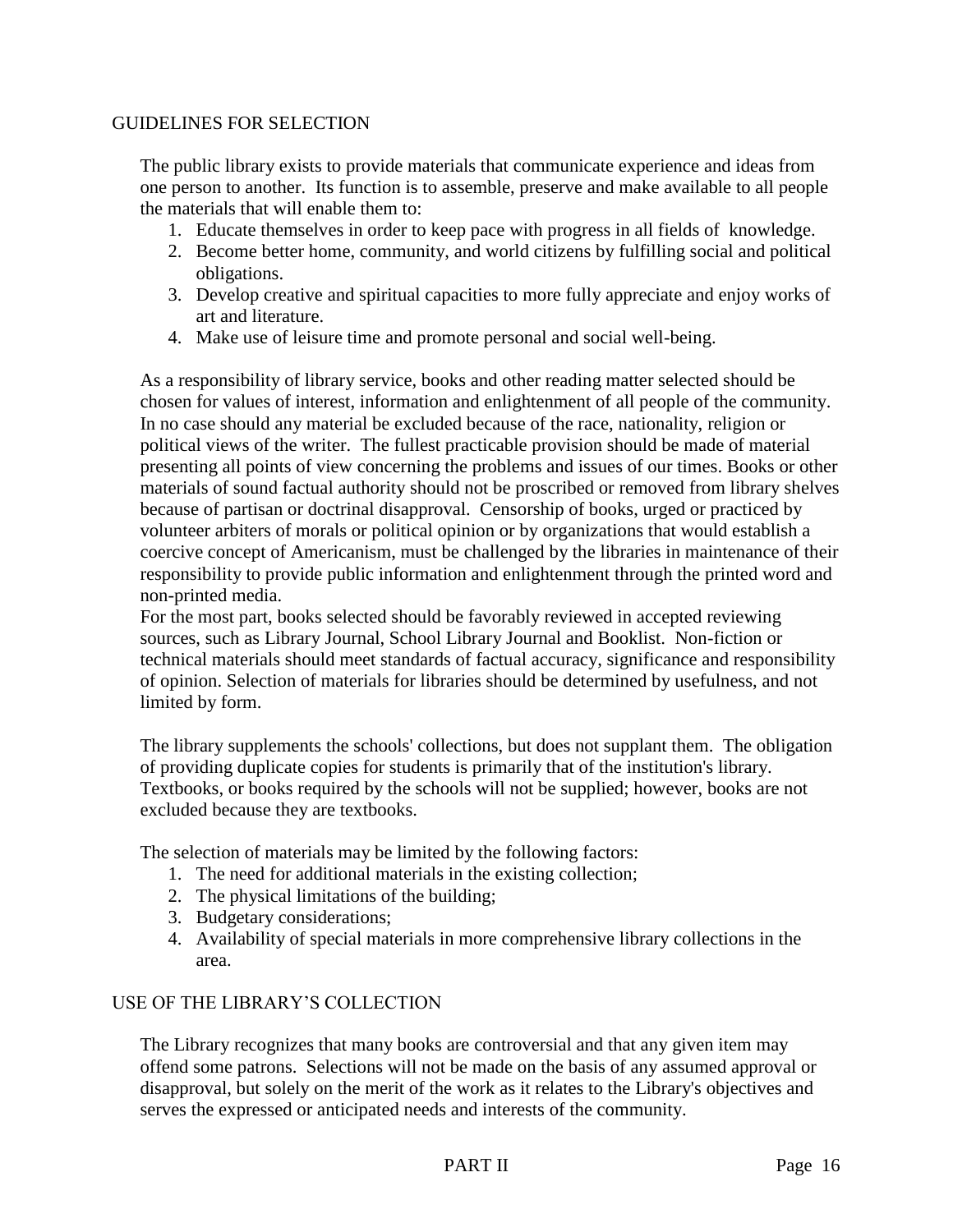Library materials will not be marked or identified to show approval or disapproval of the contents, and nothing will be sequestered except by the discretion of the Library Director for the express purpose of protecting it from injury or theft.

Responsibility for the reading of minors rests with their parents and legal guardians. Selection of adult materials will not be limited by the possibility that books may come into the possession of minors.

Patrons not finding desired material in the library's collection may request that it be borrowed on interlibrary loan or that it be purchased. Patrons finding certain library materials objectionable to the community at large may request that it be reconsidered by using the "Citizen Complaint" form. Such forms will be available at all library units.

#### WEEDING (Revised May, 2016)

The Library will evaluate a portion of its collection each year so that the entire collection is Weeded out periodically. Materials that are outdated, in poor physical condition, no longer used or no longer useful in the light of stated objectives of the library, will be weeded and disposed of in accordance with ALA-approved procedures.

## **GIFTS, MEMORIALS, BEQUESTS, SPECIAL COLLECTIONS POLICY**

The Library welcomes gifts of needed material or funds for the purchase of such material. No conditions may be imposed on any gift(s) to the Library.

At the time of the donation, the donor will be informed that the Library will either:

- 1. Add the materials to its collection
- 2. Place them in the Friends of the Library Book Sale(s)

The library is grateful for gifts of money, books, works of local authors, and art objects, but it is essential that the donor be given a copy of the Library's policy (copy of the policy can be found in the Appendix).

A bookplate will be used to identify an item as a memorial, and a separate record of memorials will be maintained.

The Library reserves the right to evaluate and to dispose of gifts and memorials in accordance with the criteria applied to purchased books.

The library will accept rare books and manuscripts for display on a temporary basis if a contract relieving the library of responsibility for loss or damage is provided.

Gifts of special collections of books and other materials of historical interest, which are usually uncirculated and kept intact as a special collection, will be considered provided the following conditions are met:

- 1. The collection must meet all other library policies requirements.
- 2. Special consideration must be made as to space for storage and display.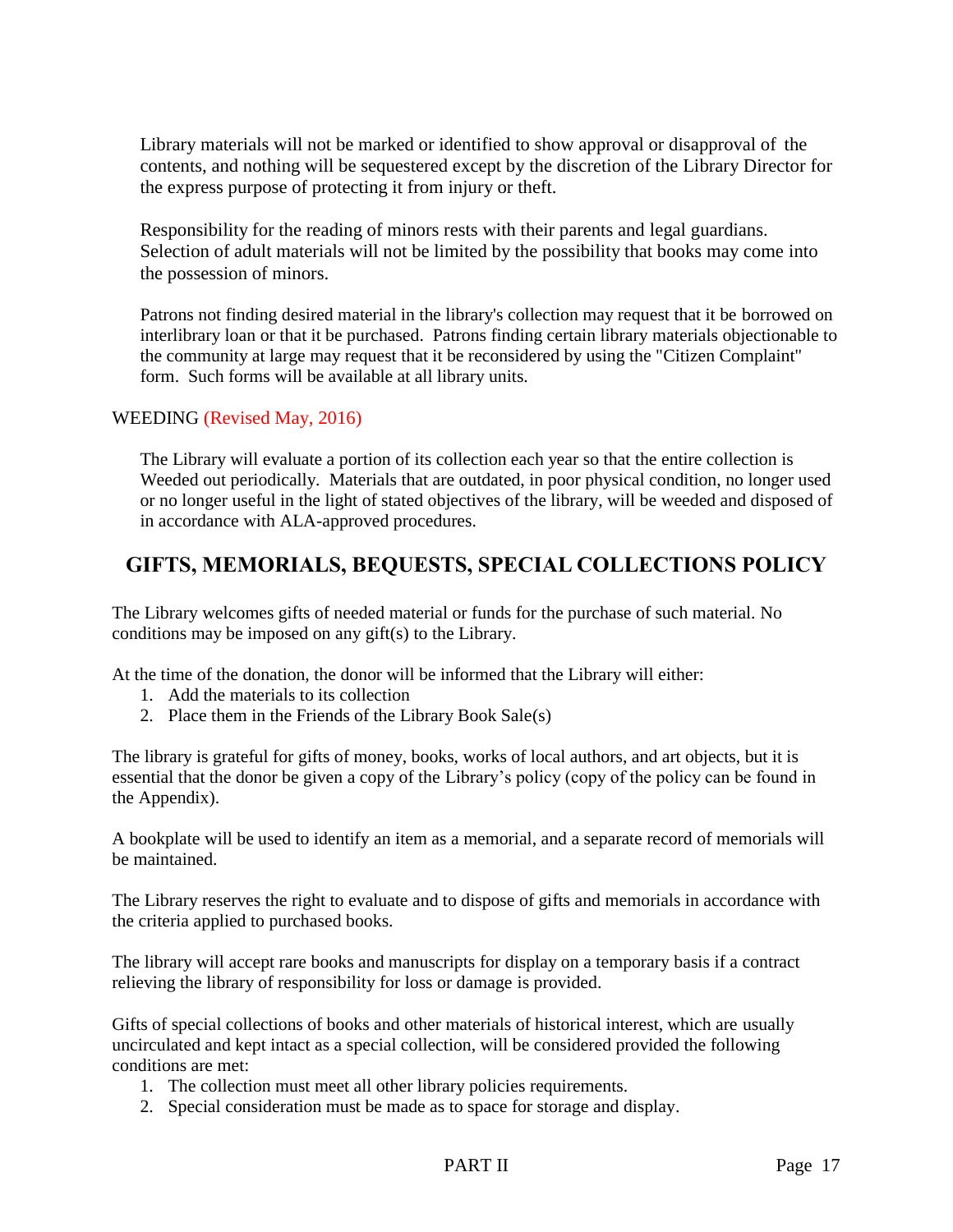3. Decision as to acceptance or rejection shall be made by the Board.

It is the policy of the library not to accept special collections of books to be kept together as a separate physical entity. Gift collections may be accepted by the Library Director with the understanding that the gift be integrated into the general collection with the only form of donor identification being a bookplate.

## **FACILITIES**

The Library is a smoke-free facility. Neither food nor beverages may be brought into the main floor of the library except under special circumstances as approved by the Library Director. Food and beverages are allowed in the Library's Community Room and in the employee's lounge.

## **EQUIPMENT**

The use of Library equipment designated for public use is restricted to non-profit groups of a civic, cultural, or educational character. Profit – making groups, religious groups and both partisan and by-partisan political groups may not use the equipment.

Application for use of the equipment shall be made to the Library Director. Any decision of the Library Director may be appealed to the Library Board.

## **PARKING VIOLATIONS**

Any improperly parked vehicle or any vehicle parked so as to block free access to the parking lot located on library property will be towed away at the vehicle owner's expense. Library employees are empowered to have such improperly parked vehicles removed without prior warning to the owner thereof.

## **TWRA ONLINE BOATING EXAM POLICY**

The Morristown-Hamblen Library has elected to serve as proctor for the TWRA Online Boating Exam required to obtain a boating license in Tennessee. The Library receives no compensation for this service and has volunteered to function in this capacity solely as a community service.

All individuals taking the TWRA Online Boating Exam at the Morristown-Hamblen Library are required to follow the guidelines listed below.

 All exams must be taken on a computer in the Children's Library on the lower level of the library building.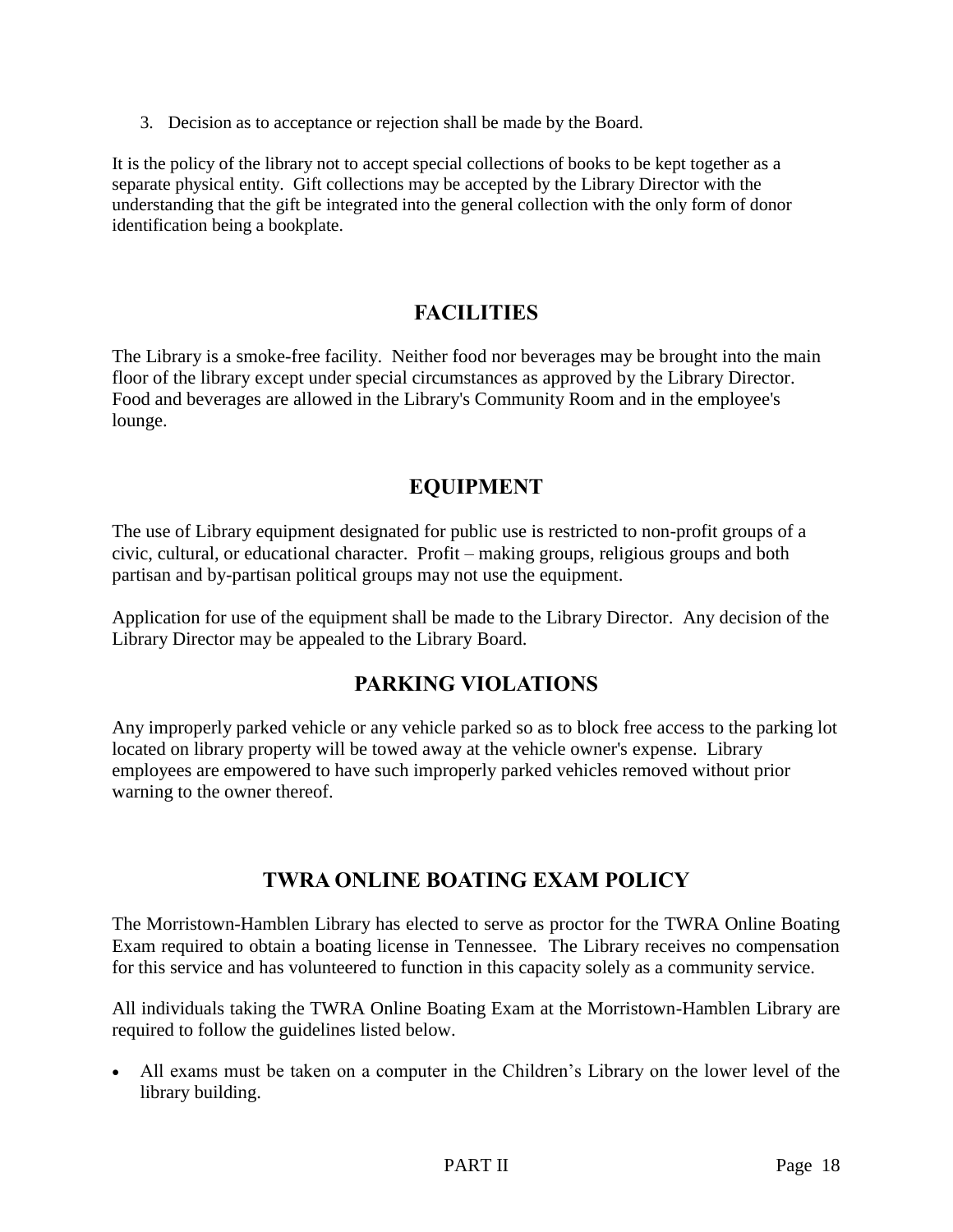- NO Library card or guest pass is require for taking the test. Each applicant must sign the logbook before taking the test.
- No more than one (1) person is allowed at a testing computer at a time
- No testing preparation materials, notes, or other booklets are allowed at the computer workstations or around the person taking the exam while the test is in progress
- Parents, guardians, or other companions are not allowed to sit next to or within close proximity to the individual taking the test while the exam is in progress
- All information required to log into the TWRA Boating exam (certificate with number) must be presented to the library staff prior to login
- Test may be taken more than once if necessary but the time limit for taking the exam for each individual is one hour per day
- Failure to comply with the rules outlined in this policy will result in the test taker being logged out of the exam for one day.

## **Sexual Abuse or Molestation Policy (added February 22, 2022)**

The Morristown-Hamblen Library does not permit or allow sexual abuse or molestation to occur in its workplace or at any activity sponsored by or related to the library. To make this "zero—tolerance" policy clear to all employees, contractors, volunteers and board members, we have adopted mandatory procedures that employees, volunteers, contractors, board members, individuals and victims must follow when they learn of or witness sexual abuse or molestation. Those reasonably suspected or believed to have committed sexual abuse or misconduct will be appropriately disciplined, up to and including termination of employment or membership, as well as criminally prosecuted. No employee, volunteer, board member or other person, regardless of his or her title or position has the authority to commit or allow sexual abuse or misconduct. Sexual abuse includes sexual assault, exploitation, molestation or injury. It does not include sexual harassment, which is another form of behavior which is prohibited.

#### **Reporting Procedure**

Immediately report suspected sexual abuse or misconduct to the Library Director or Supervisor. It is not required to directly confront the person who is the source of the report, question or complaint before notifying the Library Director or Supervisor. The Morristown-Hamblen Library will take every reasonable measure to ensure that those named in the complaint of misconduct or are too closely associated with those involved in the complaint will not be part of the investigative team.